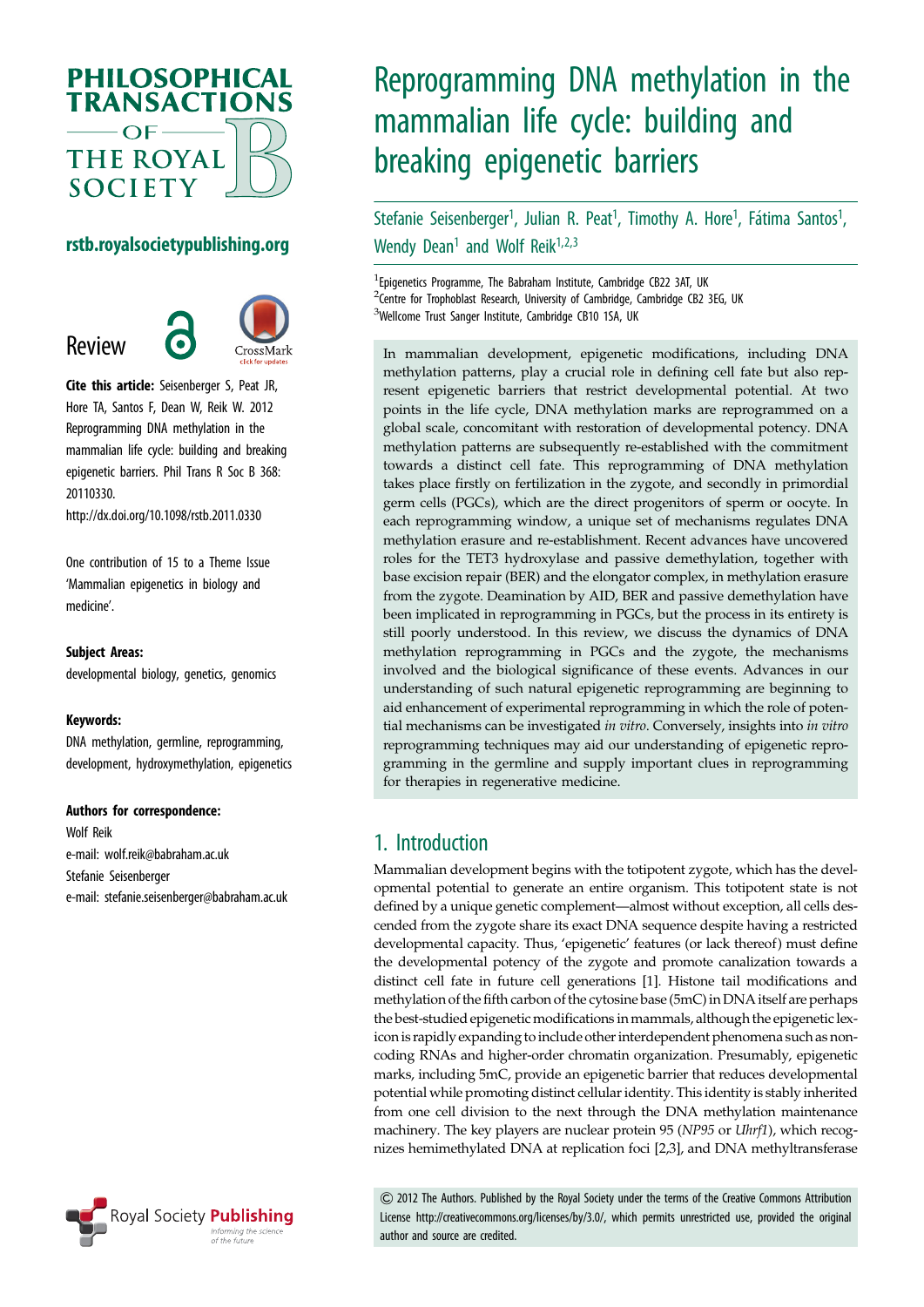<span id="page-1-0"></span>

Figure 1. DNA methylation reprogramming in the mammalian life cycle. DNA methylation marks represent an epigenetic barrier in mammalian development that is demolished when developmental potency has to be restored and subsequently re-built with the commitment to a particular cell fate. This first occurs following fertilization, when the DNA methylation marks of the parental gametes are erased in two waves of demethylation. In the first wave, the paternal pronucleus (shown in blue) undergoes rapid demethylation in the zygote, which is followed by a passive loss of DNA methylation marks in the maternal genome (shown in red) over the subsequent cell divisions. Re-establishment of DNA methylation marks commences in the ICM of the developing embryo, which forms an epigenetic barrier (dashed line) in the developmentally more restricted epiblast. PGCs (shown in green) inherit the epigenetic signature from the epiblast, and DNA methylation is again erased on a global scale concomitant with the restoration of developmental potency. Note that DNA methylation at DMRs of imprinted genes become reset in PGCs but are protected from reprogramming in the early embryo. With further development into fully specialized gametes, DNA methylation marks are re-established and developmental potency is restricted. This epigenetic barrier (dashed line) will be demolished once more in the zygote of the next generation as part of the continuous cycle of DNA methylation reprogramming.

1 (Dnmt1), which then copies DNA methylation marks from the parental strand onto the newly synthesized daughter strand [\[4\]](#page-7-0); the extent to which other epigenetic marks are mitotically heritable is under investigation.

Transitions in cell fate and restoration of developmental potency are closely associated with some form of epigenetic reprogramming. Indeed, in the germline, there are two genome-wide DNA demethylation events coincident with major developmental milestones (figure 1): (i) immediately following fertilization in the zygote, and (ii) during the establishment of the primordial germ cells (PGCs), which are the direct progenitors of sperm and oocytes. It is thought that these dramatic changes in epigenetic status allow the zygote to erase the epigenetic signature inherited from the gametes (with the notable exception of parental imprints) and thereby regain developmental totipotency. Likewise, epigenetic reprogramming of PGCs is associated with restoration of developmental potential and the erasure of parental imprints. PGCs derive from the epiblast—a tissue with high developmental capacity, but also one that is characteristically directed towards somatic lineages and requires significant reprogramming to restore the germline.

Recent advances have begun to elucidate how such dramatic demethylation in the zygote and PGCs is orchestrated, but a clear picture of the mechanistic details of this reprogramming and its consequences has not yet emerged. DNA methylation can be lost either through 'passive' dilution owing to a lack of maintenance at replication, or by 'active' enzyme-catalysed removal of 5mC from the DNA [\(figure 2](#page-2-0)). A direct DNA demethylase that is capable of cleaving the carbon–carbon bond between the methylgroup and the deoxyribose of the cytosine (C) has not been identified in mammals, but recent work has explored indirect demethylation pathways that involve deamination or oxidation of 5mC potentially coupled with base excision repair (BER; [figure 2](#page-2-0)). Deamination of 5mC and C by the deaminases AID and APOBEC1 can initiate BER pathways, including potentially the glycosylases TDG and MBD4 as well as the DNA damage response protein GADD45 [5]. Oxidation of 5mC to 5-hydroxymethylcytosine (5hmC) and further to 5-formylcytosine (5fC) and 5-carboxycytosine (5caC) can have two consequences: it can abolish the generally repressive effect of the original 5mC and it can be

2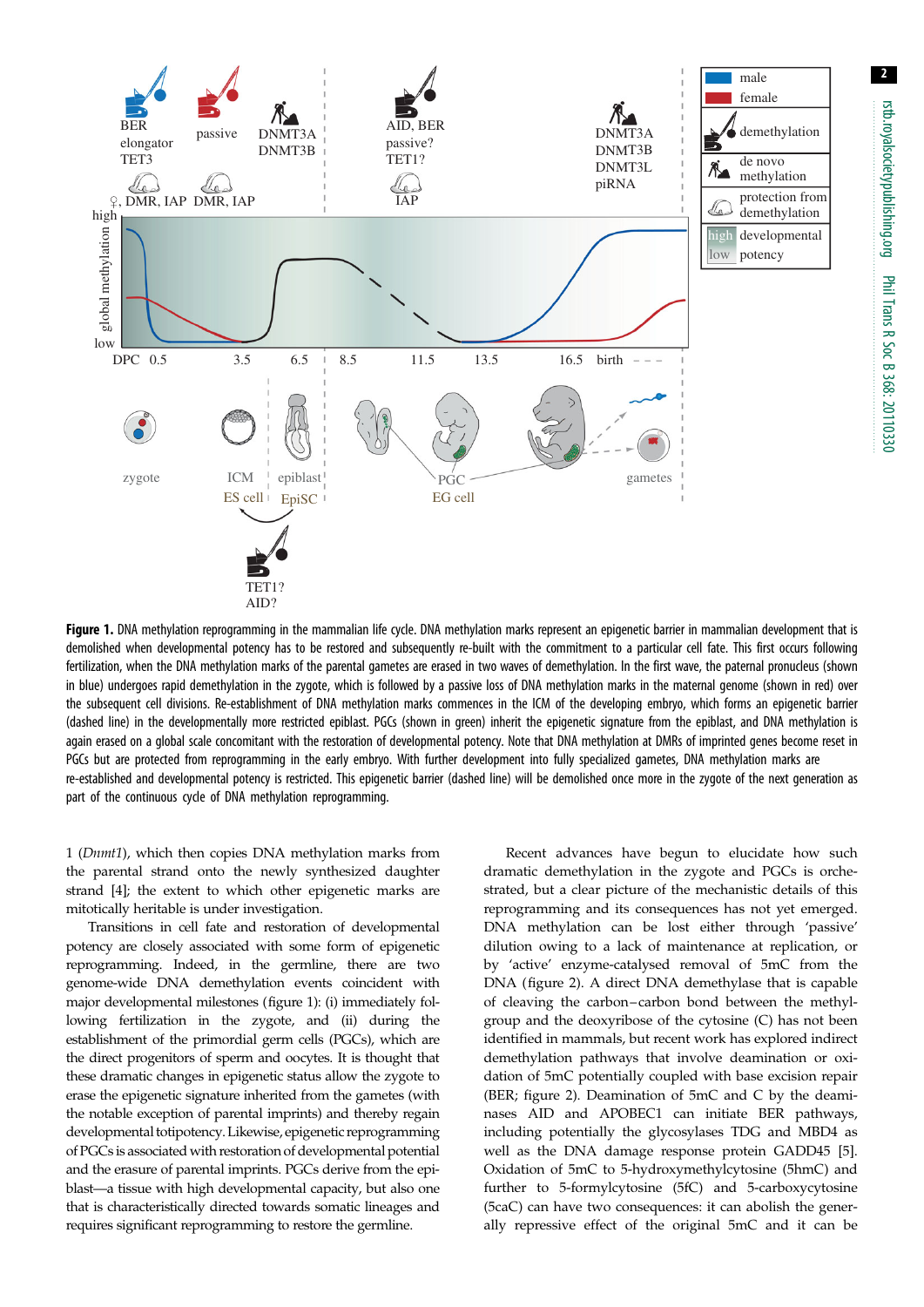<span id="page-2-0"></span>

Figure 2. Pathways for removal of DNA methylation. Cytosine (C) is methylated at the 5' carbon position by DNMT enzymes to generate 5-methylcytosine (5mC). This can be lost passively owing to a lack of maintenance at DNA replication (dashed line), or actively processed by enzymatic activity. 5mC can be deaminated to thymine (T) by the AID/APOBEC deaminases (blue), or oxidized to 5-hydroxymethylcytosine (5hmC) by the TET enzyme family (brown). 5hmC itself may be deaminated to 5-hydroxymethyluracil (5hmC), or further oxidized by TET activity to 5-formylcytosine (5fC) and 5-carboxylcytosine (5caC). The T, 5hmU, 5fC and 5caC derivatives can be excised by glycosylases (beige) such as TDG, single strand-selective monofunctional uracil DNA glycosylase 1 (SMUG1) and methyl-CpG-binding domain protein 4 (MBD4) to initiate the BER pathway resulting in their replacement with unmodified C. Alternatively, 5fC and 5caC can be lost passively through lack of maintenance; 5caC may also be converted to C by a decarboxylation reaction. For clarity, demethylation catalysed by the elongator complex is not shown.

replaced by unmodified cytosine through various routes potentially, including DNA replication, deamination and BER [[6](#page-7-0)]. Research using new mouse models targeting these putative demethylation pathways has provided evidence for their involvement in germline reprogramming [[7](#page-7-0)–[9\]](#page-7-0). In addition, cell-culture paradigms representing different stages of the germline have recently been developed, and study of how these models—which vary in their developmental potency—may be interconverted has proved fruitful in uncovering the significance of DNA methylation reprogramming. Here, we review novel insights into how DNA methylation is reprogrammed in the mouse germline and speculate on its purpose.

### 2. DNA methylation reprogramming in primordial germ cells

PGCs first arise around E7.25 in the epiblast of the developing embryo [\[10](#page-7-0)] and, at these early stages, seem to inherit the epigenetic traits that are present in the cells of the epiblast at this time, including significant levels of global DNA methylation [[11,12](#page-7-0)]. As a consequence, PGCs need to reprogramme this inherited somatic epigenetic pattern into that of germ cells that have the epigenetic potential to give rise to the gametes, with the capacity to form the totipotent zygote in the next generation ([figure 1](#page-1-0)). Epigenetic reprogramming in PGCs is a dramatic undertaking that leads to the resetting of most DNA methylation marks—exceptions include the most active retrotransposons, those with mutagenic potential, such as intracisternal A particles (IAPs), that resist the global wave of demethylation [\[13](#page-7-0)–[15\]](#page-7-0). Sequences that resist reprogramming may potentially act as carriers of epigenetic information across generations, leading to transgenerational epigenetic inheritance. Epigenetic reprogramming in PGCs also entails remodelling of the chromatin structure, potentially vast changes in the transcriptional landscape and the resetting of imprint DNA methylation marks [[11,13,16,17](#page-7-0)]. The latter have been the subject of intensive studies since the discovery, almost 20 years ago, that the maternal and paternal copy of some genes are differentially marked by DNA methylation, leading to parent-of-originspecific expression [[18\]](#page-7-0). We now know that these imprinted genes play important roles in regulating growth in embryonic and postnatal development, as well as behaviour [[19\]](#page-7-0). It is crucial for the development of the next generation that the parental imprints are erased in PGCs and that new imprints are established that reflect the gender of the embryo. These imprints are then maintained in the gametes derived from the PGCs and will contribute to the epigenome of the zygote.

The resetting of the epigenetic signature inherited from the epiblast re-establishes developmental potency in PGCs. Indeed, pluripotency markers such as Oct4, Stella, Nanog and alkaline phosphatase become transcriptionally active in PGCs [[20](#page-7-0)-[23](#page-7-0)]. In addition, pluripotent embryonic germ (EG) cells can be derived from various stages of developing PGCs, which show highly similar characteristics to ES cells and can also contribute to chimaeras when injected into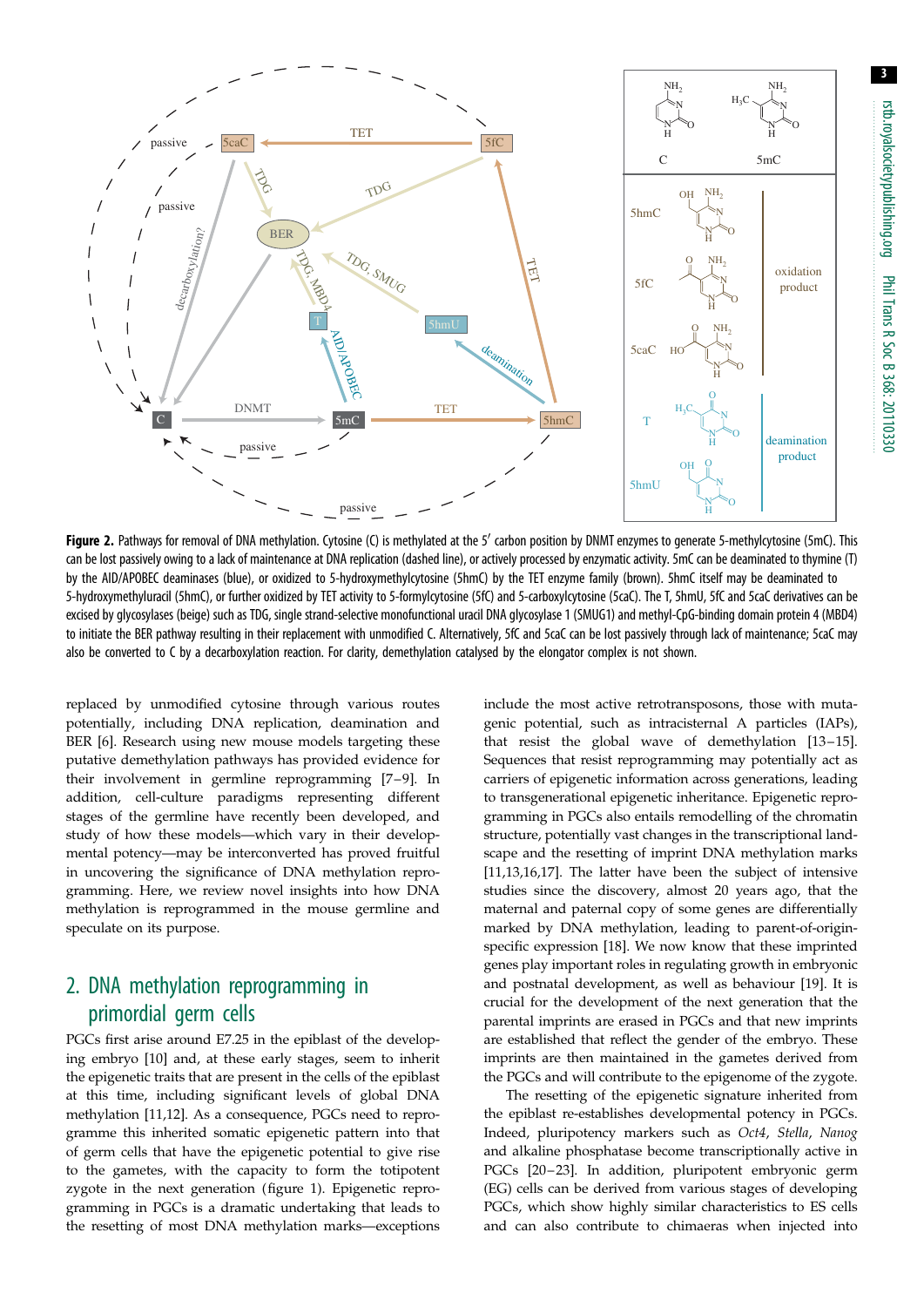mouse blastocysts [\[24](#page-7-0)-27]. These EG cells appear to be even more potent in their reprogramming potential than ES cells in somatic cell reprogramming, only EG cells can erase imprints from their somatic fusion partners [\[28](#page-7-0),[29\]](#page-7-0). Intriguingly, the re-gained pluripotent state in PGCs is only transient as the pluripotency network becomes transcriptionally downregulated thereafter both in male and in female PGCs by E16.5 (S. Seisenberger et al. 2012, unpublished data). It is unclear at this point what the mechanistic function of the activity of the pluripotency network in PGCs might be, and why this activation is only transient.

Investigations into the mechanisms of global DNA methylation erasure in PGCs have largely focused on the period between E11.5 and E13.5, as the classic model describes global DNA methylation erasure occurring concomitant with imprint erasure from E11.5 [\[13,30](#page-7-0)]. This model implies that DNA methylation erasure is at least in part an active rather than a passive process, as this period is considered too short to allow for passive loss of DNA methylation marks over several cell divisions.

Recent advances have identified a number of proteins that promote active demethylation of specific loci under certain conditions. One of these proteins is activation-induced deaminase (Aid or Aicda), which contributes to demethylation of the Oct4 and Nanog promoters in somatic cell reprogramming [[31\]](#page-7-0). In vitro AID can deaminate 5mC to thymine (as well as C to U) [[32\]](#page-8-0), which can then be recognized by the thymine DNA glycosylases (TDG and MBD4) as a potentially mutagenic T-G mismatch and excised using the BER pathway [\[5\]](#page-7-0) ([figure 2\)](#page-2-0). Replacement with an unmethylated cytosine prior to or at replication results effectively in demethylation. AID is the only protein for which involvement in global erasure of DNA methylation marks in PGCs has been demonstrated [[7](#page-7-0)]. However, the epigenetic phenotype upon Aid depletion in PGCs is moderate, which strongly suggests the presence of additional demethylation mechanisms that either compensate for the lack of AID activity or act on different sequence targets.

Oxidation of 5mC to 5-hydroxymethylcytosine (5hmC) by members of the ten-eleven-translocation (Tet) family is another attractive candidate for global methylation erasure, as it allows for rapid removal of 5mC potentially without a mutagenic intermediate [\(figure 2](#page-2-0)). The resulting 5hmC can be lost passively over subsequent cell divisions through a lack of maintenance at DNA replication, although we note that NP95—part of the maintenance methylation machinery—has the capacity to bind 5hmC [\[33](#page-8-0)]. In addition, recent studies have provided evidence that conversion of 5mC to 5hmC can result in further processing to unmodified cytosine via the BER pathway. In mouse brain, this appears to occur via an initial deamination of 5hmC by the Aid/Apobec family of deaminases, and subsequent excision by a range of glycosylases [[34\]](#page-8-0). However, recent biochemical evidence suggests that 5hmC is an unlikely substrate for enzymes of the AID/APOBEC family and further analysis of the molecular mechanims of 5hmC deamination is needed [\[35,36](#page-8-0)]. Alternatively, 5hmC can be further oxidized by the TET enzymes to 5fC and 5caC, which can be excised by TDG [\[37](#page-8-0)-[39\]](#page-8-0) [\(figure 2](#page-2-0)). It is currently unclear whether the oxidation products of 5mC are themselves functional modifications, or simply intermediates on the route to unmodified cytosine. Interestingly, depletion of Tdg in mouse embryos disrupts promoter methylation and histone architecture at a

range of loci resulting in embryonic lethality, and Tdgdepletion in PGCs leads to hypermethylation of imprinted genes [\[8,](#page-7-0)[40](#page-8-0)]. In addition, there is evidence that BER components such as poly(ADP-ribose)-polymerase 1 (Parp1), apurinic/apyrimidinic endonuclease 1 (Ape1) and Tet1 are transcriptionally upregulated in E11.5 PGCs [[41\]](#page-8-0). However, a role for TDG, BER and the TET proteins in global methylation erasure in PGCs has yet to be uncovered.

In contrast to the classical model, there have been reports about DNA methylation erasure starting as early as E8.0 [[11\]](#page-7-0), which is in line with the transcriptional down regulation of the DNA methylation machinery prior to this point [[16\]](#page-7-0). Recent molecular evidence now suggests that global erasure of DNA methylation marks may indeed begin as early as E8.5 and that imprint DNA methylation marks, from which the classical model was derived, may have different erasure kinetics to the rest of the genome [[15\]](#page-7-0). Increasing evidence pointing towards an earlier demethylation phase for the bulk of the genome may necessitate a shift in experimental focus towards earlier time points in PGC development. Furthermore, if global erasure in PGCs begins early, possibly from E8.0, the window for DNA demethylation extends over a much longer period and could thus comprise a greater number of cell divisions. This places the possibility of passive demethylation back on the table. In line with these results, it has been hypothesized that 5mC—and its oxidized derivatives—could be lost owing to a lack of maintenance over several cell divisions, culminating in the extremely hypomethylated state at E13.5 [[42,43](#page-8-0)].

Following demethylation in early PGCs, the genome must undergo de novo methylation in order to achieve the much higher levels of methylation found in mature gametes ([figure 1](#page-1-0)). Our understanding of methylation re-establishment in PGCs is again patchy and largely derived from the kinetics of methylation establishment at imprinted differentially methylated regions (DMRs) and retrotransposons: de novo methylation in male PGCs takes place several days after erasure is completed, between E14.5 and E16.5, depending on the mouse strain, and continues until the prospermatogonia phase [[44](#page-8-0)–[47\]](#page-8-0). In female germ cells, DNA methylation establishment takes place after birth in the growing oocyte [[48](#page-8-0)–[52\]](#page-8-0). The result of de novo methylation is a DNA methylation pattern reflecting germ cell fate with a set of imprints representative of the sex of the embryo. The establishment of DNA methylation marks, including those of imprinted genes in male and female PGCs, has been shown to require the de novo methyltransferases Dnmt3a and Dnmt3b, the non-catalytic orthologue Dnmt3l, and for some maternal imprints, the histone 3 lysine 4 (H3K4) demethylase KDM1B [[47,53](#page-8-0)–[56\]](#page-8-0). In this pathway, DNMT3L is recruited to unmethylated H3K4 tails and in turn recruits DNMT3A and/or DNMT3B, leading to local de novo methylation of associated sequences [\[57](#page-8-0)]. However, it seems that there is some variation in whether DNMT3A or DNMT3B is recruited, and it is clear that there is at least one other mechanism that involves transcription through the DMR to establish DNA methylation marks at imprinted regions [\[47](#page-8-0),[58](#page-8-0)]. The mechanisms for establishment of imprint DNA methylation marks seem to be different from DNA methylation re-establishment at transposable elements, which involves piwi-interacting RNAs (piRNAs) that are mainly expressed in the germline [[59\]](#page-8-0). It thus seems that multiple mechanisms may have evolved to achieve methylation re-establishment in different parts of the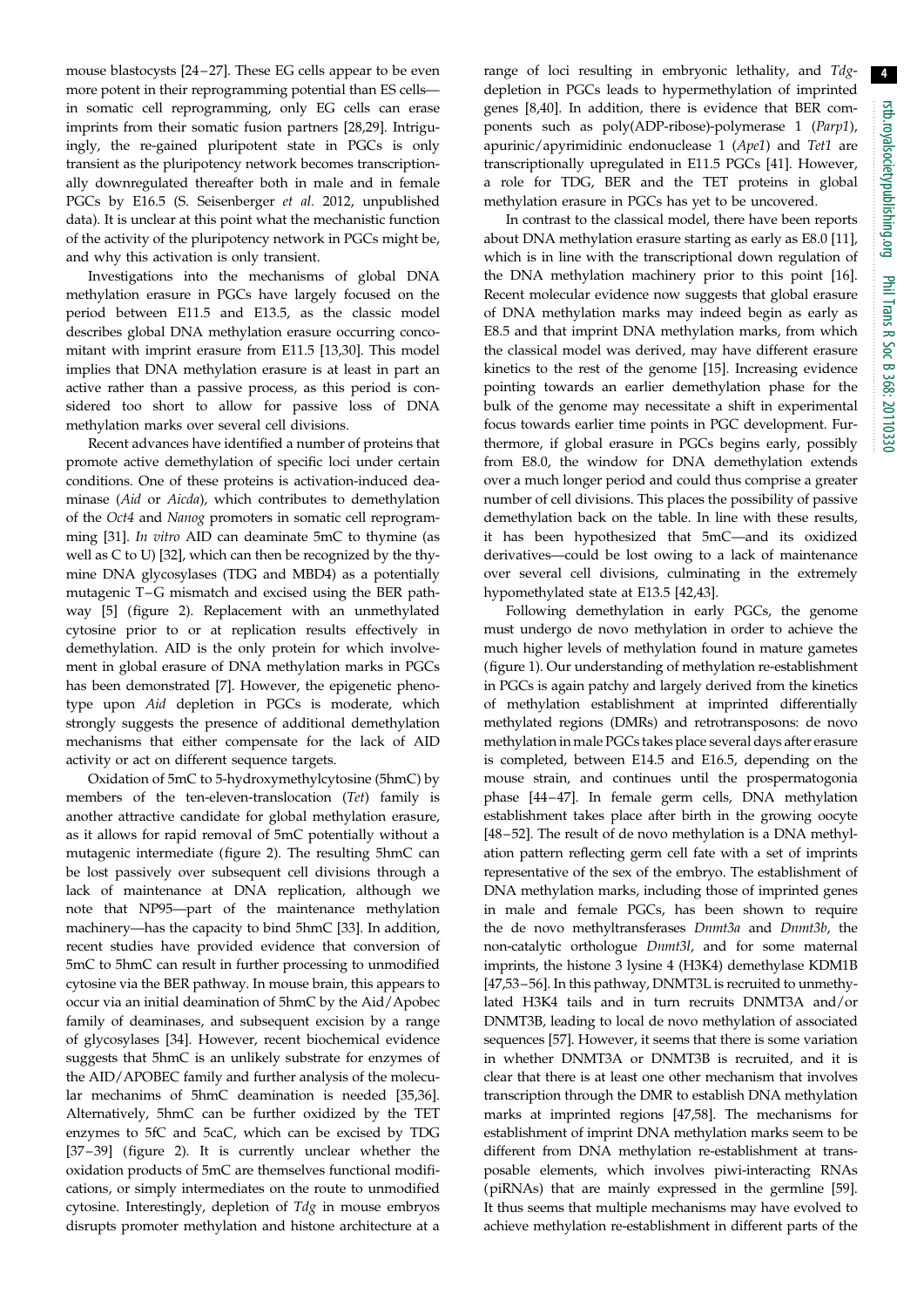genome. Interestingly, the endpoint of global methylation re-establishment seems to be different for male and female germ cells: sperm is heavily methylated with approximately 85 per cent global CG methylation levels, while oocytes are moderately methylated with global methylation levels around 30 per cent [[7](#page-7-0),[52](#page-8-0),[60\]](#page-8-0).

# 3. DNA methylation reprogramming in the zygote

The DNA methylation patterns established in sperm and oocyte are reprogrammed once more when the two halves of the germline are reunited in the zygote after fertilization [\(figure 1](#page-1-0)). The genomes contributed by each parent—independently packaged in separate pronuclei—follow highly distinct paths involving extensive epigenetic remodelling; DNA methylation dynamics is conspicuous in its asymmetry between these pronuclei. The paternal genome is stripped of much of its methylation in a global and active process that appears to occur in two stages—before and coincident with DNA replication—and is complete before the first cell division [\[61,62\]](#page-8-0). The maternal genome escapes such comprehensive 5mC loss in the zygote, and is instead passively demethylated over subsequent cleavage divisions owing to the exclusion of the maintenance DNA methyltransferase, DNMT1, from the nucleus [[63\]](#page-8-0).

Immunofluorescence with antibodies against 5mC established loss of paternal methylation on a global level [[61](#page-8-0),[64](#page-8-0),[65](#page-8-0)]; subsequent bisulphite analysis has shown removal of 5mC from a number of specific loci, including repetitive elements such as Line1 retrotransposons, along with several single copy genes including Oct4 and Nanog [\[9,14](#page-7-0),[60](#page-8-0),[62](#page-8-0),[64](#page-8-0),[66](#page-8-0)–[68](#page-8-0)]. Intriguingly, these molecular analyses also identified paternal sequences that avoid the wave of demethylation; these comprise paternally imprinted genes, IAP retrotransposons (as in PGCs) and heterochromatin in and around centromeres [\[69](#page-8-0)]. Successful progression through early cleavage stages may depend on the retention of methylation at these sequences—for the safeguarding of parental imprinting, repression of transposition and chromosomal stability, respectively.

A number of models for active loss of DNA methylation have been proposed [[69](#page-8-0)-[71\]](#page-8-0). Evidence supports the existence of three of these pathways in the zygote: processing through BER, a radical SAM mechanism and enzymatic oxidation of 5mC (described below). It is possible that different pathways may operate sequentially, or in parallel, to form a complex demethylation network.

Components of the BER pathway localize specifically to the paternal pronucleus during the later phase of demethylation, accompanied by the appearance of  $\gamma$ H2A.X foci which mark DNA breaks—a hallmark of BER [\[41,62](#page-8-0)]. Small molecule inhibition of two BER proteins, PARP1 and APE1, results in increased methylation of the paternal genome both globally and at Line1 elements [[41](#page-8-0)]. While this indicates that a functional BER pathway is required for complete demethylation, further work is required to identify the upstream event (e.g. deamination) that initiates its activity on 5mC.

Using a siRNA knockdown strategy, coupled with live-cell methylation imaging of zygotes, Okada et al. [[72\]](#page-9-0) identified three components of the elongator complex that are needed to fully demethylate the paternal genome. The elongator complex possesses lysine acetyl transferase activity and appears to perform diverse cellular functions, including the regulation of transcriptional elongation through acetylation of histone H3 [\[73](#page-9-0)]. Interestingly, a dominant negative approach revealed that the radical SAM domain, but not the acetyltransferase activity, was required for normal demethylation [\[72](#page-9-0)]. While the SAM domain is essential for structural integrity of the complex [\[74](#page-9-0)], it is also possible that this domain acts directly to remove 5mC [[71\]](#page-8-0). Should this prove to be its mechanism, this would constitute the first report of a true demethylase in mammals.

Immunofluorescence provides striking evidence for the oxidation of 5mC in the zygote. Concomitant with the loss of methylation signal in the paternal pronucleus, there is a strong increase in antibody staining for 5hmC, as well as the more recently discovered 5fC and 5caC [\[9](#page-7-0)[,68](#page-8-0)[,75](#page-9-0)–[77\]](#page-9-0). TET3 is the oxidase responsible: it is highly enriched in the zygote where it appears to bind specifically to paternal chromatin, and its ablation by RNA knockdown or genetic deletion abolishes the generation of 5hmC [[9](#page-7-0),[75\]](#page-9-0). Crucially, this also precludes complete demethylation, indicating that oxidation is a key pathway for removal of 5mC from paternal DNA. Although these oxidation products have been shown to feed into the BER pathway in brain and ES cells [[34,37,38](#page-8-0)], the enzyme required for this activity, TDG, was not detected in zygotes by immunofluorescence [\[41](#page-8-0)]. It is possible that other activities operate in the zygote in the place of TDG, or that oxidized bases are processed independently of BER to generate unmodified cytosine by a decarboxylation reaction [[78\]](#page-9-0). However, immunofluorescence studies indicate that passive loss contributes significantly to demethylation, rather than being processed to unmodified cytosine; a significant amount of 5hmC, 5fC and 5caC are retained in the paternal genome and gradually diluted over cleavage divisions [\[9,](#page-7-0)[76,77](#page-9-0)]. It is important to note that these analyses are not quantitative and only assess global patterns—it is possible that different pathways may operate to demethylate specific loci. Conceptually, it is intriguing that the paternal genome should require active oxidation to permit passive demethylation when the maternal genome achieves this without modification of 5mC. This may simply be a consequence of differences in chromatin state between the two pronuclei [\[1\]](#page-7-0), but alternatively could hint at an unknown functional role for the oxidized bases in the early embryo—perhaps mediated by the binding of proteins that specifically recognize these modifications, such as MBD3 [[79\]](#page-9-0).

As bisulphite analysis reads 5hmC as a 'methylated' cytosine [[80](#page-9-0)], its global retention appears to be at odds with the bisulphite data that suggested a complete loss of methylation at several loci in the paternal genome. However, the oxidation of some 5hmC to 5fC and 5caC (which are read as 'unmethylated' cytosines [[37\]](#page-8-0)) along with the parallel operation of non-oxidative BER and mechanisms involving the elongator complex may reconcile these findings. This complexity demonstrates the clear need for the development of molecular techniques that can discriminate the various cytosine modifications to provide quantitative and locus-specific information. Such analysis is likely to uncover considerable variation in the way 5mC is processed at different regions of the genome. In a promising advance, two groups recently reported the development of techniques that provide quantitative base pair-resolution for both 5mC and 5hmC [\[81](#page-9-0),[82\]](#page-9-0), although the current requirement for large quantities of sample DNA represents an obstacle for work with zygotes and also PGCs.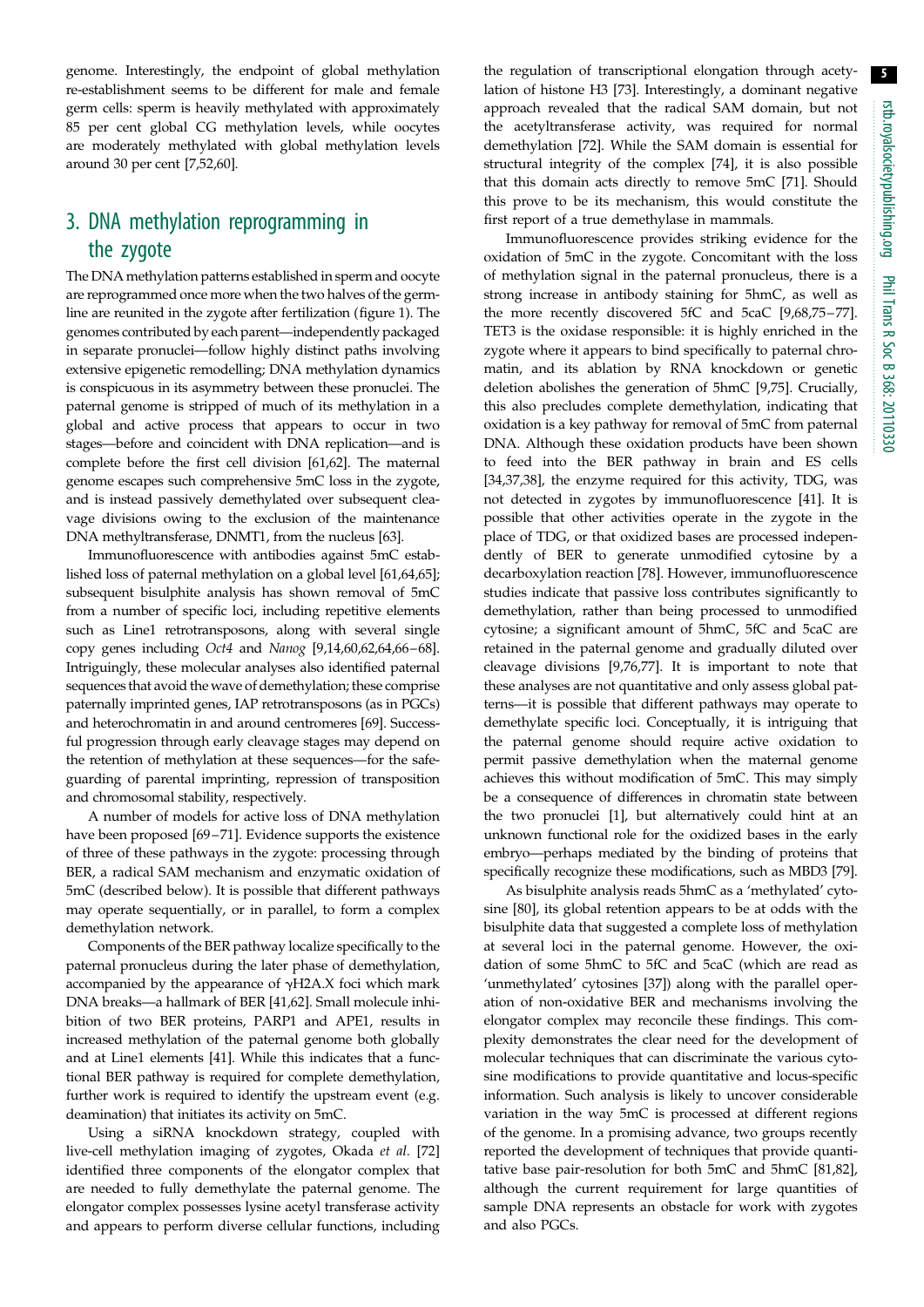Despite exposure to an identical ooplasm, the maternal genome and the paternal sequences described earlier escape active demethylation ([figure 1\)](#page-1-0). Intriguingly, the maternal factor Stella (Dppa3 or PGC7) is required for this protection; deletion from the zygote results in demethylation of the maternal genome and paternally imprinted sequences, preventing normal preimplantation development [[83,84\]](#page-9-0). While Stella protein is present in both zygotic pronuclei, its binding is mediated by the H3K9 dimethylation modification—which marks only maternal chromatin and certain paternal imprints to specifically safeguard these regions [[85,86\]](#page-9-0). Mechanistically, this protection is achieved by abrogation of known demethylation pathways: Stella inhibits binding of TET3 to chromatin to prevent oxidation of 5mC [\[86](#page-9-0)], as well as suppressing BER component activation in the maternal pronucleus [\[41](#page-8-0)]. The interaction of Stella with the BER pathway, as well as other zygotic demethylation machinery such as the elongator complex, requires further analysis; such investigations will also shed light on whether additional factors cooperate with Stella or act independently to shield methylation from processing in the zygote.

### 4. Post-zygotic DNA methylation and developmental potency

During early cell division in a mammalian embryo, daughter cells derived from the zygote inherit a reprogrammed genome with low methylation and are epigenetically largely indistinguishable from each other. The first event that differentiates cells in the embryo occurs at the morula stage; those with a peripheral location are largely destined to become the extraembryonic tissue, while centrally located cells will form the embryo proper [[87\]](#page-9-0). By the blastocyst stage, epigenetic differences are sufficiently obvious between these two lineages to be detected by immunofluorescence [\[61](#page-8-0)]: while the outer trophectoderm cells have low levels of DNA methylation, the inner cell mass (ICM) that gives rise to the embryo proper has already undergone some re-establishment of methylation [\(figure 1\)](#page-1-0). Among those sequences that become methylated in the epiblast, and in this case also silenced, is the Elf5 gene [\[88](#page-9-0)], which is a key determinant of the trophectoderm lineage. In doing so, this epigenetic change provides a stable molecular mechanism that contributes to separating the trophectoderm and the epiblast lineages, an event that has been compared with 'canalization' of developmental trajectories within Waddington's model of cellular differentiation [[1](#page-7-0)].

In addition to methylation of Elf5, some 500 genes are subject to de novo methylation around the time of implantation [\[89](#page-9-0)]. These further methylation changes coincide with another important restriction in developmental potential; while ICM from one blastocyst can be injected into another and successfully contribute to the offspring, similar transplantation of the epiblast beyond E4.5 fails to produce mouse chimaeras [\[90,91](#page-9-0)]. This stark developmental restriction is reflected in the ex vivo cell-culture model of the epiblast. EpiSCs cultured from E5.5 to 7.5 embryos do not contribute to chimaeras when injected back into blastocysts [\[92,93](#page-9-0)], whereas ES cells derived from E2.5 to 4.5 ICM do [\[93](#page-9-0),[94](#page-9-0)]. This difference in pluripotent capacity is in some ways puzzling because EpiSCs, in a similar fashion to ES cells, have the ability to differentiate into all three germ layers, form teratomas and express many markers of pluripotency including Oct4 [[92,93\]](#page-9-0).

Efforts have been made to define the molecular difference between EpiSCs and ES cells that explains their distinct developmental potential. Significantly, EpiSCs lack high expression of key markers of ground state pluripotency, such as Nanog, Esrrb, Fbxo15, Tcl1, Klf2 and Zfp42 [\[93](#page-9-0),[95](#page-9-0),[96\]](#page-9-0). These expression differences are more than just indicative of cellular state; simply by overexpressing pluripotency genes such as Klf4 [\[96](#page-9-0)] or Nanog [[97](#page-9-0)], it is possible to reprogramme EpiSCs into an induced pluripotent stem cell (iPSC) that is almost indistinguishable from an ES cell. Interestingly, many of the pluripotency genes silenced in EpiSCs and the epiblast are simultaneously subjected to DNA methylation ([\[89,95](#page-9-0)] and T. A. Hore et al. 2012, unpublished data). During the process of reprogramming EpiSCs to iPSCs, genes such as Stella and Zfp42 undergo demethylation of their promoters in concert with activation of their expression [\[95](#page-9-0)], implying that the boundary between ES cells and EpiSCs is, at least in part, epigenetically defined. In support of this concept and its consequences, it has been shown that supplementation of cell-culture medium with 5-azacytidine (a potent inhibitor of DNA methyltransferase activity) can considerably enhance the conversion of EpiSCs to iPSCs, which are highly similar to ES cells in their developmental potential [\[97\]](#page-9-0).

The TET hydroxylases may also play a significant role in the transition between the bona fide pluripotency of the ICM, and restricted pluripotency in the epiblast. When ES cells are differentiated in culture to form embryoid bodies, Tet1 is rapidly downregulated [\[98](#page-9-0)] alongside many genes that appear to be particularly sensitive to the loss of pluripotency, such as Esrrb, Zfp42, Klf2 and Tcl1 [\[99](#page-9-0)]. Strikingly, knockdown of Tet1 mRNA in ES cells results in reduced expression of these genes and increased levels of DNA methylation in their promoters, implying that they are targets of TET1 protein [\[100\]](#page-9-0). Preliminary data from our laboratory suggest that Tet1 expression is low in the epiblast and EpiSCs in much the same way as many of these early responders to loss of pluripotency (T. A. Hore et al. 2012, unpublished data). Thus, it could be that loss of Tet1 expression during implantation is important for the methylation of these genes in the epiblast, and their subsequent stable silencing in somatic tissues thereafter.

In the same way that silencing Tet1 may be important for differentiation, upregulation of Tet1 may be critical for reprogramming epiblast cells into pluripotent PGCs in vivo, or EpiSCs into iPS cells ex vivo. Indeed, induction of Tet1 occurs during iPS reprogramming of fibroblasts [\[101\]](#page-9-0), suggesting that it may play a role in the reprogramming process, potentially via DNA demethylation. There is precedent for such a hypothesis: firstly, inhibition of DNMT1, and treatment with 5-azacytidine both have the effect of enhancing reprogramming of fibroblasts into an ES-cell-like state [[102](#page-9-0)]. Moreover, the cytosine deaminase AID is also likely to contribute to reprogramming—knockdown of AID in heterokaryons formed by fusing a differentiated cell with an ES cell effectively abolishes the ability of the ES cell to activate the pluripotency network of the differentiated cell [[31\]](#page-7-0). Extrapolating from these results, it seems possible that in addition to AID and TET1, members of the BER pathway may also contribute to the enhancement of artificial reprogramming via DNA demethylation. Of particular interest in this regard is the thymine glycosylase TDG, which appears to connect the oxidation pathway with BER. However, despite these tantalizing possibilities, it must be stressed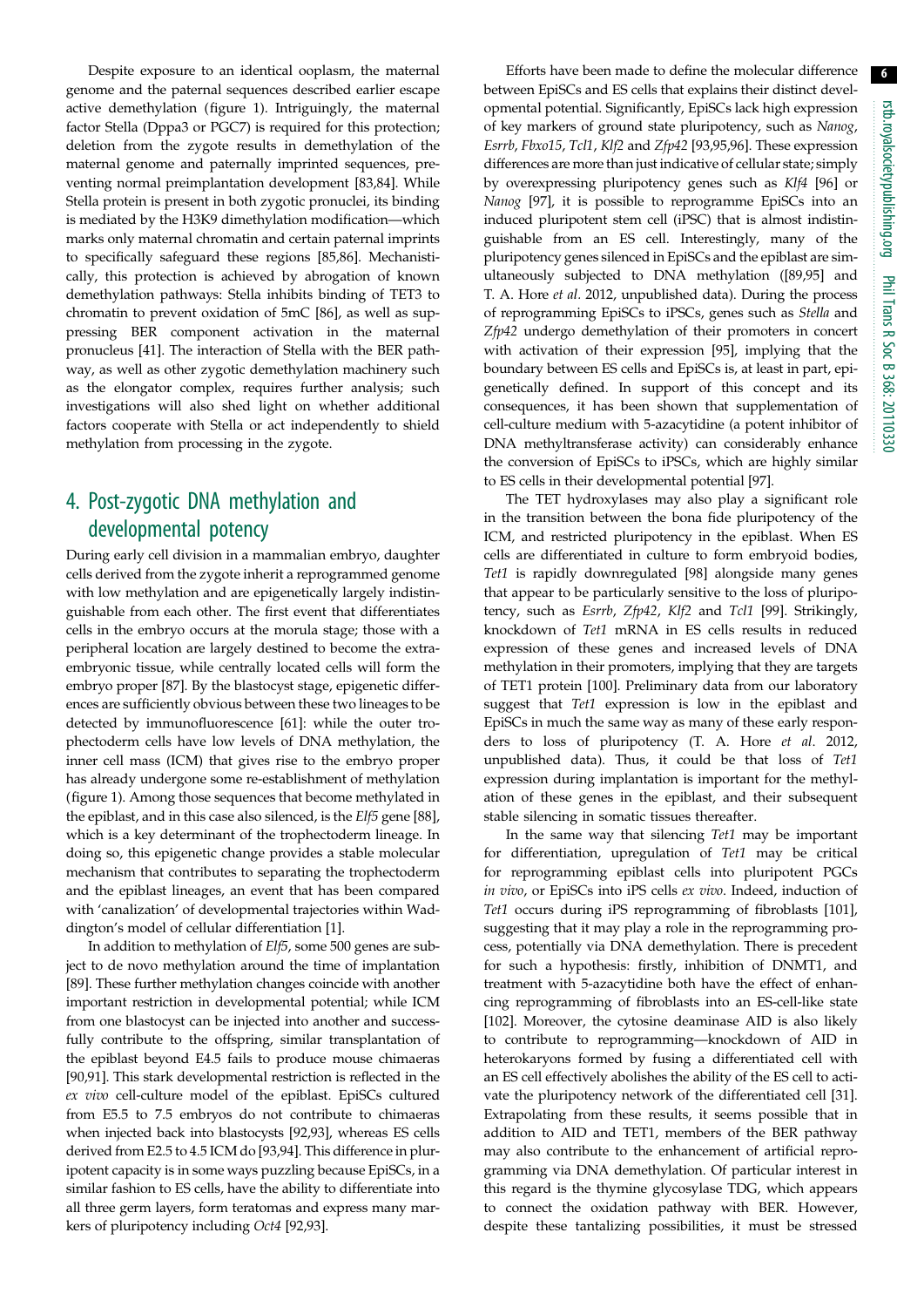that there is still much work that needs to be done. In particular, none of the possible DNA demethylating proteins have actually demonstrated enhancement of reprogramming in systems that could be applied to a biotechnological or clinical setting. Moreover, the level of imprecise DNA demethylation imparted by protein overexpression has yet to be quantified, and could have serious implications for the ability of iPSCs to function properly following subsequent differentiation.

## 5. DNA methylation: a vital regulator of the mammalian life cycle?

Mammalian embryonic development is an incredibly complex undertaking that requires an extensive capacity for plasticity to allow for the drastic changes in cell fate and developmental potential. In this review, we have highlighted the alternating phases of DNA methylation erasure and reestablishment during mammalian development that reflect these developmental changes ([figure 1\)](#page-1-0). It is widely accepted that epigenetic reprogramming in mammalian development is required for resetting imprints for the next generation; however, one of the most intriguing and relevant questions that remains unanswered is whether the reprogramming of DNA methylation outside imprinted genes also plays a crucial role in mammalian development.

This question is difficult to address, as a comprehensive understanding of the mechanisms involved remains to be achieved; emerging evidence indicates that this picture is additionally complicated by functional redundancy. Nevertheless, knockout studies have yielded some insight. In PGCs, depletion of Aid impairs global methylation erasure but—notably—does not restrict fertility [[7](#page-7-0)]. The presence of alternative demethylation pathways may prevent a more significant impact on methylation levels, particularly at the crucial imprinted regions, which could explain the viability of the resultant germ cells. The demethylation of the paternal pronucleus in the zygote was linked to developmental viability when it was shown that blocking the oxidative demethylation pathway by genetic inactivation of TET3 causes partial embryonic lethality [[9](#page-7-0)]. A lack of demethylation at the Nanog and Oct4 promoters and subsequent impaired activation in the early embryo may have contributed to this phenotype. It is also possible that development may have been affected by the absence of oxidized cytosine marks (5hmC, 5fC and 5caC) usually retained into early cleavage divisions (see above), rather than the abrogation of 5mC removal per se. Furthermore, while global paternal demethylation is a feature of many mammalian zygotes, its extent is variable, and in some species it is followed by significant remethylation [\[103](#page-9-0)–[107](#page-9-0)]. In mouse, fertilization of oocytes with round spermatids results in partial demethylation that is reversed by remethylation before metaphase; this methylated paternal genome does not preclude normal embryonic development [\[108,109](#page-9-0)]. These studies indicate that hypomethylation of the paternal genome at the end of the first cell cycle may not be an absolute requirement for embryogenesis. Thus, conclusive evidence that DNA methylation reprogramming is essential for normal development is still lacking; however, we anticipate that advances in our understanding of the molecular processes involved, together with the ability to overcome redundancy through the simultaneous targeting of multiple pathways, will allow researchers to address this fundamental question in the near future.

So, what functional purpose does the global erasure of DNA methylation marks in PGCs and in the zygote serve? To date, epigenetic characteristics with transgenerational inheritance in mammals have been difficult to find, and these effects are often modest [[7](#page-7-0),[110\]](#page-9-0) or involve IAPs, which are particularly resistant to epigenetic modification [[111](#page-9-0)]. Thus, it seems likely that such global reprogramming provides a safety net for the correction of epimutations at the generational boundary. In line with this idea, plants do not undergo global DNA demethylation in the germline [\[70](#page-8-0)], and appear to have a greater capacity for transgenerational epigenetic inheritance [\[112\]](#page-9-0).

Beyond this, reprogramming occurs at significant transitions in the developmental programme of the cell—this may necessitate a 'resetting' of the epigenome in order to provide a blank canvas on which to paint new epigenetic marks for the totipotent state and subsequent lineage decisions (in the zygote), and the creation of germ cell identity (in PGCs). Furthermore, global removal of methylation marks may be a prerequisite for the large-scale transcriptional changes that occur at these time points: in PGCs, the somatic cell programme becomes silenced and the germ cell programme activated [[16\]](#page-7-0), while zygotic genome activation at the two-cell stage represents a major transition from transcriptional quiescence at fertilization [[113](#page-9-0)]. The same concept can be applied to experimental reprogramming, which is significantly enhanced by demethylating agents and DNA methyltransferase inhibitors [[97,102](#page-9-0),[114\]](#page-9-0). It is not that removal of DNA methylation marks is responsible for activation of the pluripotency network in artificially reprogrammed cells—clearly, this is due to the action of key transcription factors such as Oct4 and Nanog. However, a demethylated state may increase epigenomic plasticity to facilitate the enormous transcriptional changes associated with the erasure of somatic cell fate and re-establishment of pluripotency.

While reprogramming can be linked to widespread changes in gene expression, it is important to note that much of the methylation loss in vivo occurs at repetitive sequences, particularly in the zygote [\[7,13](#page-7-0)[,60](#page-8-0)]. Is this merely a consequence of the need for global rather than targeted reprogramming? This seems unlikely, as the activation of Line1 and some LTR repetitive elements is potentially required for progression beyond the four-cell stage [\[108,](#page-9-0)[115](#page-10-0)]. Transposable elements can influence transcription at neighbouring loci by a variety of means [\[116\]](#page-10-0); thus this activity may be intricately linked to the transcriptional programme of the early embryo, and possibly also in PGCs. Alternatively, as in plants, transposable elements may be relieved from transcriptional repression in order to expose them to the piRNA machinery, leading to reestablishment of silencing [[116](#page-10-0)–[118\]](#page-10-0). This must be balanced with the danger of uncontrolled transposition in the genome and may explain why the process of methylation erasure from repetitive elements is incomplete. In both the zygote and PGCs, certain repetitive elements such as IAPs escape demethylation [\[13](#page-7-0),[14](#page-7-0)]; in PGCs, this has been shown to also protect adjacent sequences from reprogramming [[15\]](#page-7-0). The mechanism by which IAPs resist DNA methylation is currently unknown. One possibility is that IAPs are less prone to active removal of DNA methylation compared with sequences that lose methylation. Alternatively, it is possible that they are better enabled to maintain DNA methylation, perhaps through more efficient targeting of DNMT1 or are for some reason more susceptible to de novo methylation. This latter point may relate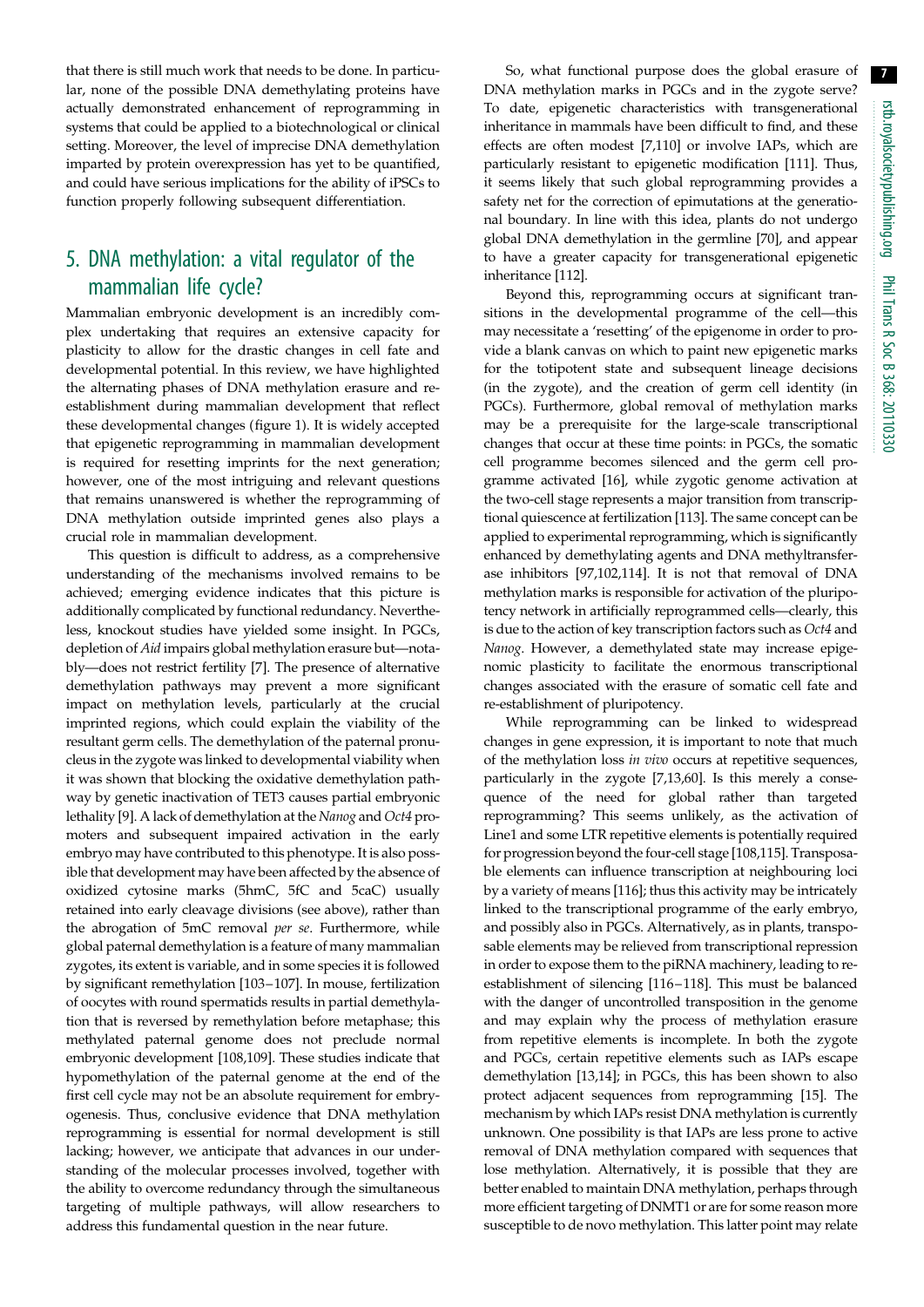<span id="page-7-0"></span>to recent evidence suggesting that genes involved in the piRNA pathway become transcriptionally activated in PGCs upon promoter demethylation [[119\]](#page-10-0). It is thought that this may provide an elegant sensory mechanism that couples global methylation erasure, activation of the piRNA machinery and repeat silencing.

The re-establishment of pluripotency is a feature strongly associated with epigenetic reprogramming, which includes demethylation of promoters of pluripotency factors and their transcriptional activation. Indeed, pluripotency markers are expressed in the early embryo and in PGCs (see above). However, the causal relationship between the two is unclear. Is it DNA methylation erasure that activates the pluripotency network or is the latter activated by other stimuli and then in turn induces epigenetic reprogramming?

There are many exciting questions to be addressed in epigenetic reprogramming and we are now only beginning to understand the molecular mechanisms involved. This understanding, the establishment of in vitro systems and the rapid development of new technologies will hopefully allow researchers to answer these key questions in the near future.

We thank all members of the Reik laboratory for helpful discussions and our funding bodies BBSRC, MRC, Wellcome Trust, EU, BIF, HFSP, Rutherford Foundation Trust, CCT, CET and CellCentric.

#### **References**

- 1. Hemberger M, Dean W, Reik W. 2009 Epigenetic dynamics of stem cells and cell lineage commitment: digging Waddington's canal. Nat. Rev. Mol. Cell Biol. 10, 526 – 537. ([doi:10.1038/nrm2727\)](http://dx.doi.org/10.1038/nrm2727)
- 2. Bostick M, Kim JK, Esteve P-O, Clark A, Pradhan S, Jacobsen SE. 2007 UHRF1 plays a role in maintaining DNA methylation in mammalian cells. Science 317, 1760– 1764. ([doi:10.1126/science.1147939](http://dx.doi.org/10.1126/science.1147939))
- 3. Sharif J et al. 2007 The SRA protein Np95 mediates epigenetic inheritance by recruiting Dnmt1 to methylated DNA. Nature 450, 908– 912. [\(doi:10.](http://dx.doi.org/10.1038/nature06397) [1038/nature06397](http://dx.doi.org/10.1038/nature06397))
- 4. Li E, Bestor TH, Jaenisch R. 1992 Targeted mutation of the DNA methyltransferase gene results in embryonic lethality. Cell 69, 915-926. [\(doi:10.](http://dx.doi.org/10.1016/0092-8674(92)90611-F) [1016/0092-8674\(92\)90611-F](http://dx.doi.org/10.1016/0092-8674(92)90611-F))
- 5. Zhu J-K. 2009 Active DNA demethylation mediated by DNA glycosylases. Annu. Rev. Genet. 43, 143-166. [\(doi:10.1146/annurev-genet-102108-134205](http://dx.doi.org/10.1146/annurev-genet-102108-134205))
- 6. Branco MR, Ficz G, Reik W. 2011 Uncovering the role of 5-hydroxymethylcytosine in the epigenome. Nat. Rev. Genet. 13, 7– 13. ([doi:10.1038/nrn3125](http://dx.doi.org/10.1038/nrn3125))
- 7. Popp C, Dean W, Feng S, Cokus SJ, Andrews S, Pellegrini M, Jacobsen SE, Reik W. 2010 Genomewide erasure of DNA methylation in mouse primordial germ cells is affected by AID deficiency. Nature 463, 1101– 1105. [\(doi:10.1038/](http://dx.doi.org/10.1038/nature08829) [nature08829](http://dx.doi.org/10.1038/nature08829))
- 8. Cortellino S et al. 2011 Thymine DNA glycosylase is essential for active DNA demethylation by linked deamination-base excision repair. Cell  $146$ ,  $67 - 79$ . [\(doi:10.1016/j.cell.2011.06.020\)](http://dx.doi.org/10.1016/j.cell.2011.06.020)
- 9. Gu T-P et al. 2011 The role of Tet3 DNA dioxygenase in epigenetic reprogramming by oocytes. Nature 477, 606 – 610. [\(doi:10.1038/](http://dx.doi.org/10.1038/nature10443) [nature10443](http://dx.doi.org/10.1038/nature10443))
- 10. Ginsburg M, Snow MH, Mclaren A. 1990 Primordial germ cells in the mouse embryo during gastrulation. Development 110, 521– 528.
- 11. Seki Y, Hayashi K, Itoh K, Mizugaki M, Saitou M, Matsui Y. 2005 Extensive and orderly reprogramming of genome-wide chromatin modifications associated with specification and early development of germ cells in mice. Dev. Biol. 278, 440– 458. ([doi:10.1016/j.ydbio.2004.11.025](http://dx.doi.org/10.1016/j.ydbio.2004.11.025))
- 12. Ohinata Y, Ohta H, Shigeta M, Yamanaka K, Wakayama T, Saitou M. 2009 A signaling principle for the specification of the germ cell lineage in mice. Cell 137, 571– 584. [\(doi:10.1016/j.cell.](http://dx.doi.org/10.1016/j.cell.2009.03.014) [2009.03.014\)](http://dx.doi.org/10.1016/j.cell.2009.03.014)
- 13. Hajkova P, Erhardt S, Lane N, Haaf T, El-Maarri O, Reik W, Walter J, Surani MA. 2002 Epigenetic reprogramming in mouse primordial germ cells. Mech. Dev. 117, 15 – 23. [\(doi:10.1016/S0925-](http://dx.doi.org/10.1016/S0925-4773(02)00181-8) [4773\(02\)00181-8](http://dx.doi.org/10.1016/S0925-4773(02)00181-8))
- 14. Lane N, Dean W, Erhardt S, Hajkova P, Surani A, Walter JR, Reik W. 2003 Resistance of IAPs to methylation reprogramming may provide a mechanism for epigenetic inheritance in the mouse. Genesis 35, 88 – 93. ([doi:10.1002/gene.10168](http://dx.doi.org/10.1002/gene.10168))
- 15. Guibert S, Forné T, Weber M. 2012 Global profiling of DNA methylation erasure in mouse primordial germ cells. Genome Res. 22, 633– 641. ([doi:10.](http://dx.doi.org/10.1101/gr.130997.111) [1101/gr.130997.111](http://dx.doi.org/10.1101/gr.130997.111))
- 16. Kurimoto K, Yabuta Y, Ohinata Y, Shigeta M, Yamanaka K, Saitou M. 2008 Complex genomewide transcription dynamics orchestrated by Blimp1 for the specification of the germ cell lineage in mice. Genes Dev. 22, 1617 – 1635. [\(doi:10.1101/](http://dx.doi.org/10.1101/gad.1649908) [gad.1649908](http://dx.doi.org/10.1101/gad.1649908))
- 17. Hajkova P et al. 2008 Chromatin dynamics during epigenetic reprogramming in the mouse germ line. Nature 452, 877– 881. [\(doi:10.1038/nature06714](http://dx.doi.org/10.1038/nature06714))
- 18. Li E, Beard C, Jaenisch R. 1993 Role for DNA methylation in genomic imprinting. Nature 366, 362 – 365. [\(doi:10.1038/366362a0\)](http://dx.doi.org/10.1038/366362a0)
- 19. Reik W, Walter J. 2001 Genomic imprinting: parental influence on the genome. Nat. Rev. Genet. 2, 21 – 32. [\(doi:10.1038/35047554\)](http://dx.doi.org/10.1038/35047554)
- 20. Rosner MH, Vigano MA, Ozato K, Timmons PM, Poirie F, Rigby PWJ, Staudt LM. 1990 A POUdomain transcription factor in early stem cells and germ cells of the mammalian embryo. Nature 345, 686 – 692. [\(doi:10.1038/345686a0\)](http://dx.doi.org/10.1038/345686a0)
- 21. Saitou M, Barton SC, Surani MA. 2002 A molecular programme for the specification of germ cell fate in mice. Nature 418, 293 – 300. ([doi:10.1038/](http://dx.doi.org/10.1038/nature00927) [nature00927](http://dx.doi.org/10.1038/nature00927))
- 22. Yamaguchi S, Kimura H, Tada M, Nakatsuji N, Tada T. 2005 Nanog expression in mouse germ cell

development. Gene Expr. Patterns 5, 639-646. ([doi:10.1016/j.modgep.2005.03.001](http://dx.doi.org/10.1016/j.modgep.2005.03.001))

- 23. Yabuta Y, Kurimoto K, Ohinata Y, Seki Y, Saitou M. 2006 Gene expression dynamics during germline specification in mice identified by quantitative single-cell gene expression profiling. Biol. Reprod. 75, 705– 716. ([doi:10.1095/biolreprod.](http://dx.doi.org/10.1095/biolreprod.106.053686) [106.053686\)](http://dx.doi.org/10.1095/biolreprod.106.053686)
- 24. Resnick JL, Bixler LS, Cheng L, Donovan PJ. 1992 Long-term proliferation of mouse primordial germ cells in culture. Nature 359, 550– 551. [\(doi:10.](http://dx.doi.org/10.1038/359550a0) [1038/359550a0](http://dx.doi.org/10.1038/359550a0))
- 25. Matsui Y, Zsebo K, Hogan BL. 1992 Derivation of pluripotential embryonic stem cells from murine primordial germ cells in culture. Cell 70, 841-847. ([doi:10.1016/0092-8674\(92\)90317-6\)](http://dx.doi.org/10.1016/0092-8674(92)90317-6)
- 26. Durcova-Hills G, Adams IR, Barton SC, Surani MA, McLaren A. 2006 The role of exogenous fibroblast growth factor-2 on the reprogramming of primordial germ cells into pluripotent stem cells. Stem Cells 24, 1441-1449. [\(doi:10.1634/stemcells.](http://dx.doi.org/10.1634/stemcells.2005-0424) [2005-0424](http://dx.doi.org/10.1634/stemcells.2005-0424))
- 27. Durcova-Hills G, Tang F, Doody G, Tooze R, Surani MA, Volff J-N. 2008 Reprogramming primordial germ cells into pluripotent stem cells. PLoS ONE 3, e3531. [\(doi:10.1371/journal.pone.](http://dx.doi.org/10.1371/journal.pone.0003531) [0003531](http://dx.doi.org/10.1371/journal.pone.0003531))
- 28. Tada M, Tada T, Lefebvre L, Barton SC, Surani MA. 1997 Embryonic germ cells induce epigenetic reprogramming of somatic nucleus in hybrid cells. EMBO J. 16, 6510– 6520. ([doi:10.1093/emboj/16.](http://dx.doi.org/10.1093/emboj/16.21.6510) [21.6510\)](http://dx.doi.org/10.1093/emboj/16.21.6510)
- 29. Tada M, Takahama Y, Abe K, Nakatsuji N, Tada T. 2001 Nuclear reprogramming of somatic cells by in vitro hybridization with ES cells. Curr. Biol. 11, 1553– 1558. ([doi:10.1016/S0960-9822\(01\)00459-6](http://dx.doi.org/10.1016/S0960-9822(01)00459-6))
- 30. Reik W, Dean W, Walter J. 2001 Epigenetic reprogramming in mammalian development. Science 293, 1089-1093. ([doi:10.1126/science.](http://dx.doi.org/10.1126/science.1063443) [1063443](http://dx.doi.org/10.1126/science.1063443))
- 31. Bhutani N, Brady JJ, Damian M, Sacco A, Corbel SY, Blau HM. 2010 Reprogramming towards pluripotency requires AID-dependent DNA demethylation. Nature 463, 1042– 1047. [\(doi:10.](http://dx.doi.org/10.1038/nature08752) [1038/nature08752](http://dx.doi.org/10.1038/nature08752))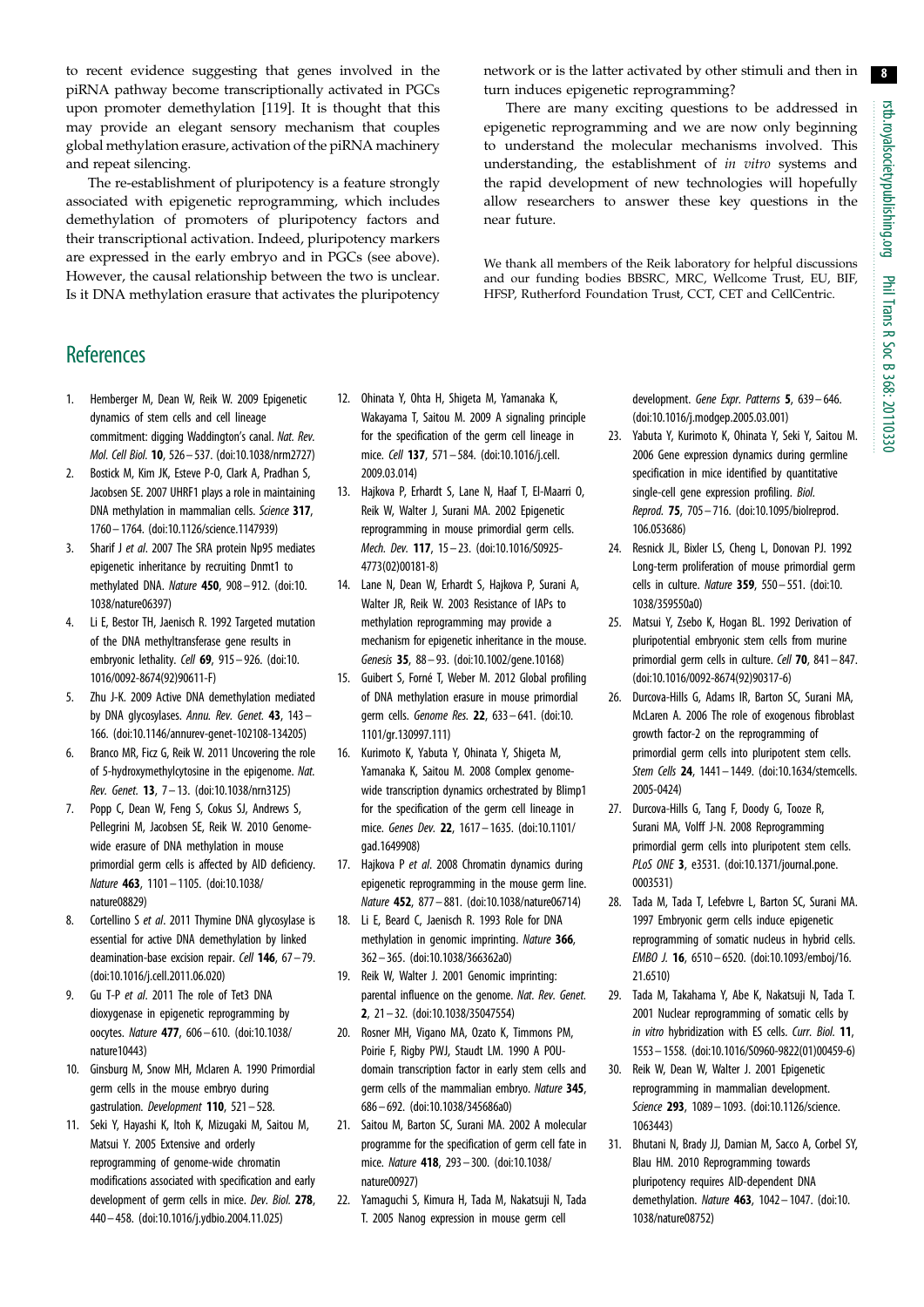- <span id="page-8-0"></span>32. Morgan HD, Dean W, Coker HA, Reik W, Petersen-Mahrt SK. 2004 Activation-induced cytidine deaminase deaminates 5-methylcytosine in DNA and is expressed in pluripotent tissues: implications for epigenetic reprogramming. J. Biol. Chem. 279, 52 353– 52 360. [\(doi:10.1074/jbc.](http://dx.doi.org/10.1074/jbc.M407695200) [M407695200\)](http://dx.doi.org/10.1074/jbc.M407695200)
- 33. Frauer C, Hoffmann T, Bultmann S, Casa V, Cardoso MC, Antes I, Leonhardt H, Xu S-y. 2011 Recognition of 5-hydroxymethylcytosine by the Uhrf1 SRA domain. PLoS ONE 6, e21306. ([doi:10.1371/journal.](http://dx.doi.org/10.1371/journal.pone.0021306) [pone.0021306](http://dx.doi.org/10.1371/journal.pone.0021306))
- 34. Guo JU, Su Y, Zhong C, Ming G-L, Song H. 2011 Hydroxylation of 5-methylcytosine by TET1 promotes active DNA demethylation in the adult brain. Cell 145, 423– 434. [\(doi:10.1016/j.cell.](http://dx.doi.org/10.1016/j.cell.2011.03.022) [2011.03.022\)](http://dx.doi.org/10.1016/j.cell.2011.03.022)
- 35. Nabel CS, Jia H, Ye Y, Shen L, Goldschmidt HL, Stivers JT, Zhang Y, Kohli RM 2012 AID/APOBEC deaminases disfavor modified cytosines implicated in DNA demethylation. Nat. Chem. Biol. 8, 751 – 758. [\(doi:10.1038/nchembio.1042\)](http://dx.doi.org/10.1038/nchembio.1042)
- 36. Rangam G, Schmitz K-M, Cobb AJA, Petersen-Mahrt SK. 2012 AID enzymatic activity is inversely proportional to the size of cytosine C5 orbital cloud. PLoS ONE 7, e43279. [\(doi:10.1371/journal.pone.](http://dx.doi.org/10.1371/journal.pone.0043279) [0043279\)](http://dx.doi.org/10.1371/journal.pone.0043279)
- 37. He Y-F et al. 2011 Tet-mediated formation of 5-carboxylcytosine and its excision by TDG in mammalian DNA. Science 333, 1303 – 1307. [\(doi:10.1126/science.1210944\)](http://dx.doi.org/10.1126/science.1210944)
- 38. Ito S, Shen L, Dai Q, Wu SC, Collins LB, Swenberg JA, He C, Zhang Y. 2011 Tet proteins can convert 5 methylcytosine to 5-formylcytosine and 5 carboxylcytosine. Science 333, 1300– 1303. ([doi:10.](http://dx.doi.org/10.1126/science.1210597) [1126/science.1210597\)](http://dx.doi.org/10.1126/science.1210597)
- 39. Maiti A, Drohat AC. 2011 Thymine DNA glycosylase can rapidly excise 5-formylcytosine and 5 carboxylcytosine: potential implications for active demethylation of cpg sites. J. Biol. Chem. 286, 35 334– 35 338. ([doi:10.1074/jbc.C111.284620](http://dx.doi.org/10.1074/jbc.C111.284620))
- 40. Cortázar D et al. 2011 Embryonic lethal phenotype reveals a function of TDG in maintaining epigenetic stability. Nature 470, 419– 423. [\(doi:10.1038/](http://dx.doi.org/10.1038/nature09672) [nature09672](http://dx.doi.org/10.1038/nature09672))
- 41. Hajkova P, Jeffries SJ, Lee C, Miller N, Jackson SP, Surani MA. 2010 Genome-wide reprogramming in the mouse germ line entails the base excision repair pathway. Science 329, 78 – 82. ([doi:10.1126/science.](http://dx.doi.org/10.1126/science.1187945) [1187945\)](http://dx.doi.org/10.1126/science.1187945)
- 42. Saitou M, Kagiwada S, Kurimoto K. 2011 Epigenetic reprogramming in mouse pre-implantation development and primordial germ cells. Development 139, 15 – 31. ([doi:10.1242/dev.](http://dx.doi.org/10.1242/dev.050849) [050849](http://dx.doi.org/10.1242/dev.050849))
- 43. Hackett JA, Zylicz JJ, Surani MA. 2012 Parallel mechanisms of epigenetic reprogramming in the germline. Trends Genet. 28, 164– 174. [\(doi:10.](http://dx.doi.org/10.1016/j.tig.2012.01.005) [1016/j.tig.2012.01.005](http://dx.doi.org/10.1016/j.tig.2012.01.005))
- 44. Davis TL, Trasler JM, Moss SB, Yang GJ, Bartolomei MS. 1999 Acquisition of the H19 methylation imprint occurs differentially on the parental alleles during spermatogenesis.

Genomics 58, 18 – 28. [\(doi:10.1006/geno.](http://dx.doi.org/10.1006/geno.1999.5813) [1999.5813\)](http://dx.doi.org/10.1006/geno.1999.5813)

- 45. Davis TL, Yang GJ, McCarrey JR, Bartolomei MS. 2000 The H19 methylation imprint is erased and reestablished differentially on the parental alleles during male germ cell development. Hum. Mol. Genet. 9, 2885– 2894. [\(doi:10.1093/hmg/9.19.2885\)](http://dx.doi.org/10.1093/hmg/9.19.2885)
- 46. Ueda T et al. 2000 The paternal methylation imprint of the mouse H19 locus is acquired in the gonocyte stage during foetal testis development. Genes Cells 5, 649– 659. [\(doi:10.1046/j.1365-2443.](http://dx.doi.org/10.1046/j.1365-2443.2000.00351.x) [2000.00351.x\)](http://dx.doi.org/10.1046/j.1365-2443.2000.00351.x)
- 47. Kato Y et al. 2007 Role of the Dnmt3 family in de novo methylation of imprinted and repetitive sequences during male germ cell development in the mouse. Hum. Mol. Genet. 16, 2272– 2280. [\(doi:10.1093/hmg/ddm179\)](http://dx.doi.org/10.1093/hmg/ddm179)
- 48. Lucifero D, Mertineit C, Clarke HJ, Bestor TH, Trasler JM. 2002 Methylation dynamics of imprinted genes in mouse germ cells. Genomics 79, 530-538. [\(doi:10.1006/geno.2002.6732\)](http://dx.doi.org/10.1006/geno.2002.6732)
- 49. Lucifero D, Mann MRW, Bartolomei MS, Trasler JM. 2004 Gene-specific timing and epigenetic memory in oocyte imprinting. Hum. Mol. Genet. 13, 839 – 849. [\(doi:10.1093/hmg/ddh104\)](http://dx.doi.org/10.1093/hmg/ddh104)
- 50. Hiura H, Obata Y, Komiyama J, Shirai M, Kono T. 2006 Oocyte growth-dependent progression of maternal imprinting in mice. Genes Cells 11, 353– 361. [\(doi:10.1111/j.1365-2443.](http://dx.doi.org/10.1111/j.1365-2443.2006.00943.x) [2006.00943.x\)](http://dx.doi.org/10.1111/j.1365-2443.2006.00943.x)
- 51. Tomizawa SI, Kobayashi H, Watanabe T, Andrews S, Hata K, Kelsey G, Sasaki H. 2011 Dynamic stagespecific changes in imprinted differentially methylated regions during early mammalian development and prevalence of non-CpG methylation in oocytes. Development 138, 811 – 820. [\(doi:10.1242/dev.061416\)](http://dx.doi.org/10.1242/dev.061416)
- 52. Smallwood SA et al. 2011 Dynamic CpG island methylation landscape in oocytes and preimplantation embryos. Nat. Genet. 43, 811– 814. [\(doi:10.1038/ng.864\)](http://dx.doi.org/10.1038/ng.864)
- 53. Bourc'his D, Xu GL, Lin CS, Bollman B, Bestor TH. 2001 Dnmt3L and the establishment of maternal genomic imprints. Science 294, 2536 - 2539. [\(doi:10.1126/science.1065848](http://dx.doi.org/10.1126/science.1065848))
- 54. Bourc'his D, Bestor TH. 2004 Meiotic catastrophe and retrotransposon reactivation in male germ cells lacking Dnmt3L. Nature 431, 96 – 99. [\(doi:10.1038/](http://dx.doi.org/10.1038/nature02886) [nature02886](http://dx.doi.org/10.1038/nature02886))
- 55. Kaneda M, Okano M, Hata K, Sado T, Tsujimoto N, Li E, Sasaki H. 2004 Essential role for de novo DNA methyltransferase Dnmt3a in paternal and maternal imprinting. Nature 429, 900– 903. ([doi:10.1038/](http://dx.doi.org/10.1038/nature02633) [nature02633](http://dx.doi.org/10.1038/nature02633))
- 56. Ciccone DN, Su H, Hevi S, Gay F, Lei H, Bajko J, Xu G, Li E, Chen T. 2009 KDM1B is a histone H3K4 demethylase required to establish maternal genomic imprints. Nature 461, 415– 418. [\(doi:10.](http://dx.doi.org/10.1038/nature08315) [1038/nature08315](http://dx.doi.org/10.1038/nature08315))
- 57. Ooi SKT et al. 2007 DNMT3L connects unmethylated lysine 4 of histone H3 to de novo methylation of DNA. Nature 448, 714 – 717. ([doi:10.1038/](http://dx.doi.org/10.1038/nature05987) [nature05987](http://dx.doi.org/10.1038/nature05987))
- 58. Chotalia M, Smallwood SA, Ruf N, Dawson C, Lucifero D, Frontera M, James K, Dean W, Kelsey G. 2009 Transcription is required for establishment of germline methylation marks at imprinted genes. Genes Dev. 23, 105 – 117. ([doi:10.1101/gad.495809](http://dx.doi.org/10.1101/gad.495809))
- 59. Aravin AA, Bourc'his D. 2008 Small RNA guides for de novo DNA methylation in mammalian germ cells. Genes Dev. 22, 970– 975. [\(doi:10.1101/gad.](http://dx.doi.org/10.1101/gad.1669408) [1669408](http://dx.doi.org/10.1101/gad.1669408))
- 60. Smith ZD, Chan MM, Mikkelsen TS, Gu H, Gnirke A, Regev A, Meissner A. 2012 A unique regulatory phase of DNA methylation in the early mammalian embryo. Nature 484, 339– 344. [\(doi:10.1038/](http://dx.doi.org/10.1038/nature10960) [nature10960](http://dx.doi.org/10.1038/nature10960))
- 61. Santos F, Hendrich B, Reik W, Dean W. 2002 Dynamic reprogramming of DNA methylation in the early mouse embryo. Dev. Biol. 241, 172-182. ([doi:10.1006/dbio.2001.0501\)](http://dx.doi.org/10.1006/dbio.2001.0501)
- 62. Wossidlo M, Arand J, Sebastiano V, Lepikhov K, Boiani M, Reinhardt R, Schöler H, Walter J. 2010 Dynamic link of DNA demethylation, DNA strand breaks and repair in mouse zygotes. EMBO J. 29, 1877– 1888. ([doi:10.1038/emboj.2010.80](http://dx.doi.org/10.1038/emboj.2010.80))
- 63. Howell CY, Bestor TH, Ding F, Latham KE, Mertineit C, Trasler JM, Chaillet JR. 2001 Genomic imprinting disrupted by a maternal effect mutation in the Dnmt1 gene. Cell 104, 829– 838. [\(doi:10.1016/](http://dx.doi.org/10.1016/S0092-8674(01)00280-X) [S0092-8674\(01\)00280-X](http://dx.doi.org/10.1016/S0092-8674(01)00280-X))
- 64. Oswald J, Engemann S, Lane N, Mayer W, Olek A, Fundele R, Dean W, Reik W, Walter J. 2000 Active demethylation of the paternal genome in the mouse zygote. Curr. Biol. 10, 475– 478. [\(doi:10.](http://dx.doi.org/10.1016/S0960-9822(00)00448-6) [1016/S0960-9822\(00\)00448-6](http://dx.doi.org/10.1016/S0960-9822(00)00448-6))
- 65. Mayer W, Niveleau A, Walter J, Fundele R, Haaf T. 2000 Demethylation of the zygotic paternal genome. Nature 403, 501– 502. ([doi:10.1038/35000656](http://dx.doi.org/10.1038/35000656))
- 66. Kim S-H, Kang Y-K, Koo D-B, Kang M-J, Moon S-J, Lee K-K, Han Y-M. 2004 Differential DNA methylation reprogramming of various repetitive sequences in mouse preimplantation embryos. Biochem. Biophys. Res. Commun. 324, 58-63. ([doi:10.1016/j.bbrc.2004.09.023](http://dx.doi.org/10.1016/j.bbrc.2004.09.023))
- 67. Farthing CR, Ficz G, Ng RK, Chan C-F, Andrews S, Dean W, Hemberger M, Reik W, Frankel WN. 2008 Global mapping of DNA methylation in mouse promoters reveals epigenetic reprogramming of pluripotency genes. PLoS Genet. e1000116. [\(doi:10.](http://dx.doi.org/10.1371/journal.pgen.1000116) [1371/journal.pgen.1000116\)](http://dx.doi.org/10.1371/journal.pgen.1000116)
- 68. Iqbal K, Jin S-G, Pfeifer GP, Szabó PE. 2011 Reprogramming of the paternal genome upon fertilization involves genome-wide oxidation of 5 methylcytosine. Proc. Natl Acad. Sci. USA 108. 3642– 3647. ([doi:10.1073/pnas.1014033108\)](http://dx.doi.org/10.1073/pnas.1014033108)
- 69. Morgan HD. 2005 Epigenetic reprogramming in mammals. Hum. Mol. Genet. 14(Suppl. 1), R47–R58. ([doi:10.1093/hmg/ddi114](http://dx.doi.org/10.1093/hmg/ddi114))
- 70. Feng S, Jacobsen SE, Reik W. 2010 Epigenetic reprogramming in plant and animal development. Science 330, 622– 627. [\(doi:10.1126/science.](http://dx.doi.org/10.1126/science.1190614) [1190614](http://dx.doi.org/10.1126/science.1190614))
- 71. Wu SC, Zhang Y. 2010 Active DNA demethylation: many roads lead to Rome. Nat. Rev. Mol. Cell Biol. 11, 607 – 620. [\(doi:10.1038/nrm2950\)](http://dx.doi.org/10.1038/nrm2950)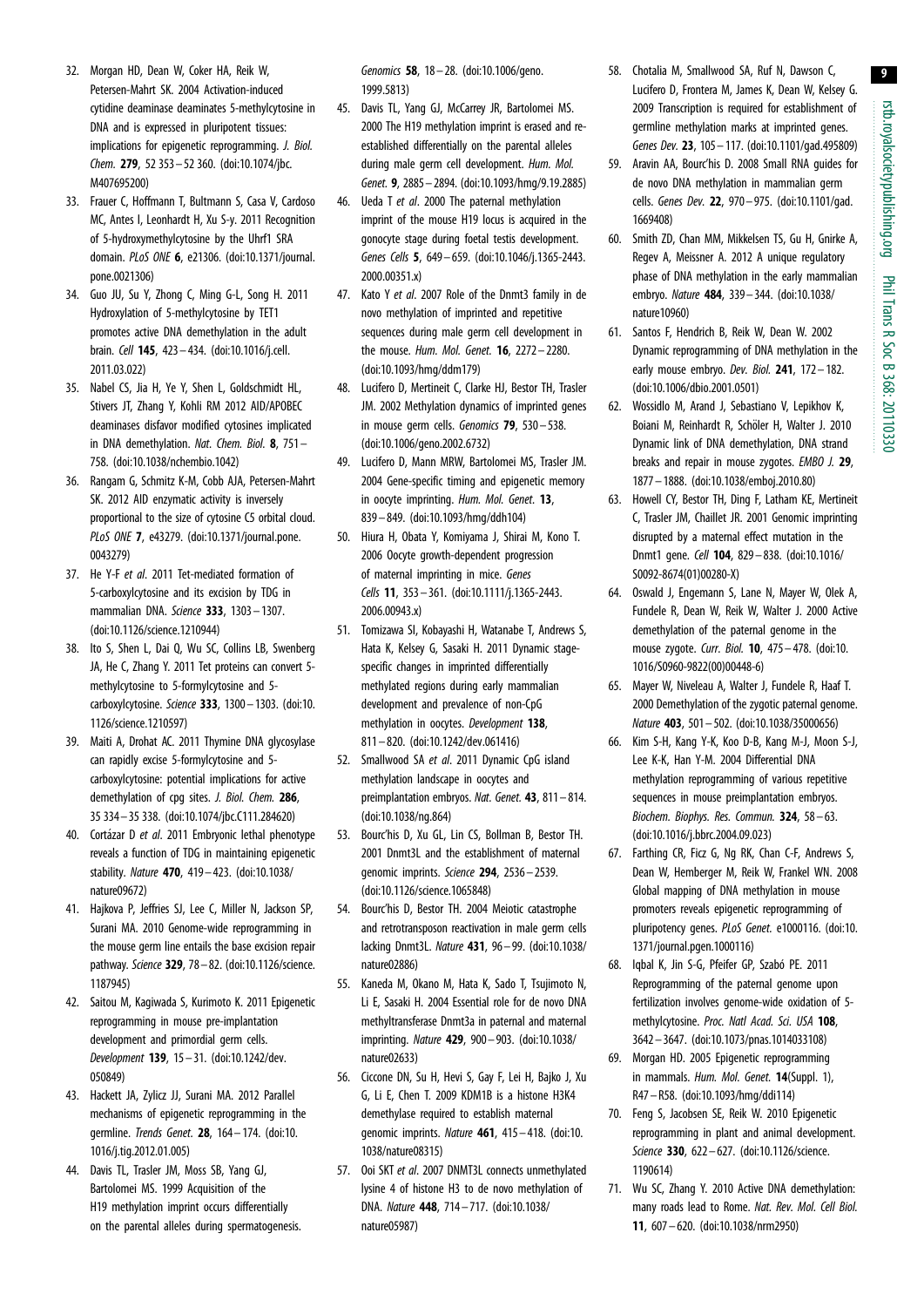- <span id="page-9-0"></span>72. Okada Y, Yamagata K, Hong K, Wakayama T, Zhang Y. 2010 A role for the elongator complex in zygotic paternal genome demethylation. Nature 463, 554– 558. [\(doi:10.1038/nature08732](http://dx.doi.org/10.1038/nature08732))
- 73. Creppe C, Buschbeck M. 2011 Elongator: an ancestral complex driving transcription and migration through protein acetylation. J. Biomed. Biotechnol. 2011, 1– 8. [\(doi:10.1155/](http://dx.doi.org/10.1155/2011/924898) [2011/924898](http://dx.doi.org/10.1155/2011/924898))
- 74. Li Q, Fazly AM, Zhou H, Huang S, Zhang Z, Stillman B. 2009 The elongator complex interacts with PCNA and modulates transcriptional silencing and sensitivity to DNA damage agents. PLoS Genet. 5, e1000684. [\(doi:10.1371/journal.](http://dx.doi.org/10.1371/journal.pgen.1000684) [pgen.1000684](http://dx.doi.org/10.1371/journal.pgen.1000684))
- 75. Wossidlo M et al. 2011 5-Hydroxymethylcytosine in the mammalian zygote is linked with epigenetic reprogramming. Nat. Commun. 2, 241– 248. [\(doi:10.1038/ncomms1240\)](http://dx.doi.org/10.1038/ncomms1240)
- 76. Inoue A, Zhang Y. 2011 Replication-dependent loss of 5-hydroxymethylcytosine in mouse preimplantation embryos. Science 334, 194. ([doi:10.](http://dx.doi.org/10.1126/science.1212483) [1126/science.1212483\)](http://dx.doi.org/10.1126/science.1212483)
- 77. Inoue A, Shen L, Dai Q, He C, Zhang Y. 2011 Generation and replication-dependent dilution of 5fC and 5caC during mouse preimplantation development. Cell Res. 12, 1670– 1676. ([doi:10.](http://dx.doi.org/10.1038/cr.2011.189) [1038/cr.2011.189\)](http://dx.doi.org/10.1038/cr.2011.189)
- 78. Schiesser S et al. 2012 Mechanism and stemcell activity of 5-carboxycytosine decarboxylation determined by isotope tracing. Angew. Chem. Int. 51, 6516– 6520. [\(doi:10.1002/anie.201202583\)](http://dx.doi.org/10.1002/anie.201202583)
- 79. Yildirim O, Li R, Hung J-H, Chen PB, Dong X, Ee L-S, Weng Z, Rando OJ, Fazzio TG. 2011 Mbd3/NURD complex regulates expression of 5 hydroxymethylcytosine marked genes in embryonic stem cells. Cell 147, 1498– 1510. [\(doi:10.1016/j.](http://dx.doi.org/10.1016/j.cell.2011.11.054) [cell.2011.11.054\)](http://dx.doi.org/10.1016/j.cell.2011.11.054)
- 80. Huang Y, Pastor WA, Shen Y, Tahiliani M, Liu DR, Rao A. 2010 The behaviour of 5 hydroxymethylcytosine in bisulfite sequencing. PLoS ONE 5, e8888. [\(doi:10.1371/journal.pone.0008888\)](http://dx.doi.org/10.1371/journal.pone.0008888)
- 81. Booth MJ, Branco MR, Ficz G, Oxley D, Krueger F, Reik W, Balasubramanian S. 2012 Quantitative sequencing of 5-methylcytosine and 5-hydroxymethylcytosine at single-base resolution. Science 336, 934– 937. [\(doi:10.1126/](http://dx.doi.org/10.1126/science.1220671) [science.1220671\)](http://dx.doi.org/10.1126/science.1220671)
- 82. Yu M et al. 2012 Base-resolution analysis of 5-hydroxymethylcytosine in the mammalian genome. Cell 149, 1368 – 1380. [\(doi:10.1016/j.cell.](http://dx.doi.org/10.1016/j.cell.2012.04.02) [2012.04.02](http://dx.doi.org/10.1016/j.cell.2012.04.02))
- 83. Payer B et al. 2003 Stella is a maternal effect gene required for normal early development in mice. Curr. Biol. 13, 2110– 2117. ([doi:10.1016/j.](http://dx.doi.org/10.1016/j.cub.2003.11.026) [cub.2003.11.026](http://dx.doi.org/10.1016/j.cub.2003.11.026))
- 84. Nakamura T et al. 2007 PGC7/Stella protects against DNA demethylation in early embryogenesis. Nat. Cell Biol. 9, 64– 71. [\(doi:10.1038/ncb1519](http://dx.doi.org/10.1038/ncb1519))
- 85. Santos F, Peters AH, Otte AP, Reik W, Dean W. 2005 Dynamic chromatin modifications characterise the first cell cycle in mouse embryos. Dev. Biol. 280, 225– 236. ([doi:10.1016/j.ydbio.2005.01.025](http://dx.doi.org/10.1016/j.ydbio.2005.01.025))
- 86. Nakamura T et al. 2012 PGC7 binds histone H3K9me2 to protect against conversion of 5mC to 5hmC in early embryos. Nature 486, 415– 419.
- 87. Johnson MH, Ziomek CA. 1981 The foundation of two distict cell lineages within the mouse morula. Cell 24, 71 – 80. [\(doi:10.1016/0092-](http://dx.doi.org/10.1016/0092-8674(81)90502-X) [8674\(81\)90502-X](http://dx.doi.org/10.1016/0092-8674(81)90502-X))
- 88. Ng RK, Dean W, Dawson C, Lucifero D, Madeja Z, Reik W, Hemberger M. 2008 Epigenetic restriction of embryonic cell lineage fate by methylation of Elf5. Nat. Cell Biol. 10, 1280– 1290. [\(doi:10.1038/](http://dx.doi.org/10.1038/ncb1786) [ncb1786](http://dx.doi.org/10.1038/ncb1786))
- 89. Borgel J, Guibert S, Li Y, Chiba H, Schübeler D, Sasaki H, Forné T, Weber M. 2010 Targets and dynamics of promoter DNA methylation during early mouse development. Nat. Genet. 42, 1093– 1100. [\(doi:10.1038/ng.708\)](http://dx.doi.org/10.1038/ng.708)
- 90. Gardner RL, Rossant J. 1979 Investigation of the fate of 4– 5 day post-coitum mouse inner cell mass cells by blastocyst injection. J. Embryol. Exp. Morphol. 52, 141 – 152.
- 91. Gardner RL. 1985 Clonal analysis of early mammalian development. Phil. Trans. R. Soc. Lond. B 312, 163– 178. ([doi:10.1098/rstb.1985.0186](http://dx.doi.org/10.1098/rstb.1985.0186))
- 92. Brons IGM et al. 2007 Derivation of pluripotent epiblast stem cells from mammalian embryos. Nature 448, 191– 195. [\(doi:10.1038/nature05950](http://dx.doi.org/10.1038/nature05950))
- 93. Tesar PJ, Chenoweth JG, Brook FA, Davies TJ, Evans EP, Mack DL, Gardner RL, McKay RDG. 2007 New cell lines from mouse epiblast share defining features with human embryonic stem cells. Nature 448, 196 – 199. [\(doi:10.1038/nature05972](http://dx.doi.org/10.1038/nature05972))
- 94. Evans MJ, Kaufman MH. 1981 Establishment in culture of pluripotential cells from mouse embryos. Nature 292, 154– 156. [\(doi:10.1038/292154a0\)](http://dx.doi.org/10.1038/292154a0)
- 95. Bao S, Tang F, Li X, Hayashi K, Gillich A, Lao K, Surani MA. 2009 Epigenetic reversion of postimplantation epiblast to pluripotent embryonic stem cells. Nature 461, 1292– 1295. ([doi:10.1038/](http://dx.doi.org/10.1038/nature08534) [nature08534](http://dx.doi.org/10.1038/nature08534))
- 96. Guo G, Yang J, Nichols J, Hall JS, Eyres I, Mansfield W, Smith A. 2009 Klf4 reverts developmentally programmed restriction of ground state pluripotency. Development 136, 1063– 1069. [\(doi:10.1242/dev.030957](http://dx.doi.org/10.1242/dev.030957))
- 97. Theunissen TW, van Oosten AL, Castelo-Branco G, Hall J, Smith A, Silva JCR. 2011 Nanog overcomes reprogramming barriers and induces pluripotency in minimal conditions. Curr. Biol. 21, 65-71. [\(doi:10.](http://dx.doi.org/10.1016/j.cub.2010.11.074) [1016/j.cub.2010.11.074](http://dx.doi.org/10.1016/j.cub.2010.11.074))
- 98. Tahiliani M et al. 2009 Conversion of 5methylcytosine to 5-hydroxymethylcytosine in mammalian DNA by MLL partner TET1. Science 324, 930 – 935. [\(doi:10.1126/science.1170116\)](http://dx.doi.org/10.1126/science.1170116)
- 99. Glover CH, Marin M, Eaves CJ, Helgason CD, Piret JM, Bryan J. 2006 Meta-analysis of differentiating mouse embryonic stem cell gene expression kinetics reveals early change of a small gene set. PLoS Comput. Biol. 2, e158. ([doi:10.1371/journal.pcbi.](http://dx.doi.org/10.1371/journal.pcbi.0020158) [0020158\)](http://dx.doi.org/10.1371/journal.pcbi.0020158)
- 100. Ficz G, Branco MR, Seisenberger S, Santos F, Krueger F, Hore TA, Marques CJ, Andrews S, Reik W. 2011 Dynamic regulation of 5-

hydroxymethylcytosine in mouse ES cells and during differentiation. Nature 473, 398– 402.

- 101. Koh KP et al. 2011 Tet1 and Tet2 regulate 5 hydroxymethylcytosine production and cell lineage specification in mouse embryonic stem cells. Stem Cell 8, 200 – 213. ([doi:10.1016/j.stem.2011.01.008](http://dx.doi.org/10.1016/j.stem.2011.01.008))
- 102. Mikkelsen TS et al. 2008 Dissecting direct reprogramming through integrative genomic analysis. Nature 454, 49 – 55. [\(doi:10.1038/](http://dx.doi.org/10.1038/nature07056) [nature07056](http://dx.doi.org/10.1038/nature07056))
- 103. Dean W, Santos F, Stojkovic M, Zakhartchenko V, Walter J, Wolf E, Reik W. 2001 Conservation of methylation reprogramming in mammalian development: aberrant reprogramming in cloned embryos. Proc. Natl Acad. Sci. USA 98, 13 734-13 738. [\(doi:10.1073/pnas.241522698\)](http://dx.doi.org/10.1073/pnas.241522698)
- 104. Beaujean N, Hartshorne G, Cavilla J, Taylor J, Gardner J, Wilmut I, Meehan R, Young L. 2004 Nonconservation of mammalian preimplantation methylation dynamics. Curr. Biol. 14, R266 –R267. ([doi:10.1016/j.cub.2004.03.019](http://dx.doi.org/10.1016/j.cub.2004.03.019))
- 105. Fulka H. 2004 DNA methylation pattern in human zygotes and developing embryos. Reproduction 128, 703– 708. [\(doi:10.1530/rep.1.00217](http://dx.doi.org/10.1530/rep.1.00217))
- 106. Park JS, Jeong YS, Shin ST, Lee K-K, Kang Y-K. 2007 Dynamic DNA methylation reprogramming: active demethylation and immediate remethylation in the male pronucleus of bovine zygotes. Dev. Dyn. 236, 2523– 2533. ([doi:10.1002/dvdy.21278](http://dx.doi.org/10.1002/dvdy.21278))
- 107. Lepikhov K, Zakhartchenko V, Hao R, Yang F, Wrenzycki C, Niemann H, Wolf E, Walter J. 2008 Evidence for conserved DNA and histone H3 methylation reprogramming in mouse, bovine and rabbit zygotes. Epigenet. Chromatin 1, 8. [\(doi:10.](http://dx.doi.org/10.1186/1756-8935-1-8) [1186/1756-8935-1-8\)](http://dx.doi.org/10.1186/1756-8935-1-8)
- 108. Kishigami S, Van Thuan N, Hikichi T, Ohta H, Wakayama S, Mizutani E, Wakayama T. 2006 Epigenetic abnormalities of the mouse paternal zygotic genome associated with microinsemination of round spermatids. Dev. Biol. 289, 195– 205. ([doi:10.1016/j.ydbio.2005.10.026\)](http://dx.doi.org/10.1016/j.ydbio.2005.10.026)
- 109. Polanski Z, Motosugi N, Tsurumi C, Hiiragi T, Hoffmann S. 2008 Hypomethylation of paternal DNA in the late mouse zygote is not essential for development. Int. J. Dev. Biol. 52, 295– 298. ([doi:10.1387/ijdb.072347zp](http://dx.doi.org/10.1387/ijdb.072347zp))
- 110. Carone BR et al. 2010 Paternally induced transgenerational environmental reprogramming of metabolic gene expression in mammals. Cell 143, 1084– 1096. ([doi:10.1016/j.cell.2010.12.008](http://dx.doi.org/10.1016/j.cell.2010.12.008))
- 111. Morgan HD, Sutherland HG, Martin DI, Whitelaw E. 1999 Epigenetic inheritance at the agouti locus in the mouse. Nature 23, 314–318. [\(doi:10.1038/15490](http://dx.doi.org/10.1038/15490))
- 112. Bond DM, Finnegan EJ. 2007 Passing the message on: inheritance of epigenetic traits. Trends Plant Sci. 12, 211 – 216. [\(doi:10.1016/j.tplants.2007.03.010\)](http://dx.doi.org/10.1016/j.tplants.2007.03.010)
- 113. Schultz RM. 2002 The molecular foundations of the maternal to zygotic transition in the preimplantation embryo. Hum. Reprod. Update 8, 323– 331. [\(doi:10.1093/humupd/](http://dx.doi.org/10.1093/humupd/8.4.323) [8.4.323\)](http://dx.doi.org/10.1093/humupd/8.4.323)
- 114. Huangfu D, Maehr R, Guo W, Eijkelenboom A, Snitow M, Chen AE, Melton DA. 2008 Induction